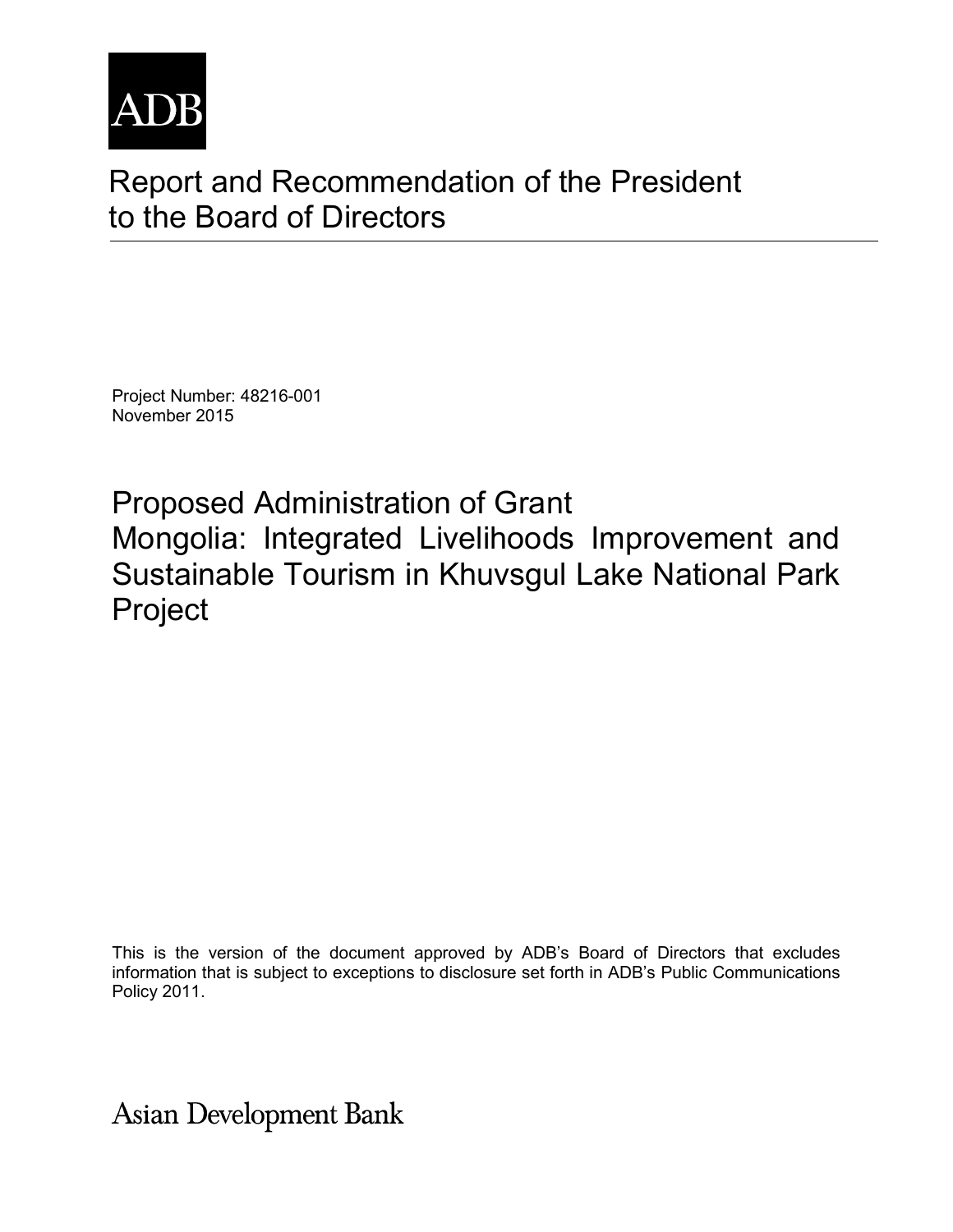#### **CURRENCY EQUIVALENTS**

(as of 13 November 2015)

| Currency unit | -   | togrog (MNT) |
|---------------|-----|--------------|
| MNT1.00       | =   | \$0.000502   |
| \$1.00        | $=$ | MNT1,991.00  |

#### **ABBREVIATIONS**

| <b>ADB</b>   | Asian Development Bank                                    |
|--------------|-----------------------------------------------------------|
| <b>CSO</b>   | civil society organization                                |
| <b>EARF</b>  | environmental assessment and review framework             |
| <b>GRM</b>   | grievance redress mechanism                               |
| <b>JFPR</b>  | Japan Fund for Poverty Reduction                          |
| <b>JICA</b>  | Japan International Cooperation Agency                    |
| <b>KLNP</b>  | Khuvsgul Lake National Park                               |
| <b>MEGDT</b> | Ministry of Environment, Green Development and<br>Tourism |
| O&M          | operation and maintenance                                 |
| <b>PAM</b>   | project administration manual                             |
| <b>PIU</b>   | project implementation unit                               |
| <b>PMU</b>   | project management unit                                   |

#### **NOTE**

In this report, "\$" refers to US dollars.

| <b>Vice-President</b><br><b>Director General</b><br><b>Director</b> | S. Groff, Operations 2<br>A. Konishi, East Asia Department (EARD)<br>Q. Zhang, Environment, Natural Resources, and Agriculture Division,<br>EARD                                                                                                                                                                                                                                                                                                                  |
|---------------------------------------------------------------------|-------------------------------------------------------------------------------------------------------------------------------------------------------------------------------------------------------------------------------------------------------------------------------------------------------------------------------------------------------------------------------------------------------------------------------------------------------------------|
| <b>Team leader</b><br><b>Team members</b>                           | M. Bezuijen, Environment Specialist, EARD<br>I. Baatarkhuu, Senior Operations Assistant, EARD<br>T. Begzsuren, Associate Social Development Officer (Gender), EARD<br>F. Connell, Principal Counsel, Office of the General Counsel<br>E. Enkhbold, Investment Officer, EARD<br>J. Lucero, Project Analyst, EARD<br>O. Purev, Senior Environment Officer, EARD<br>E. Sarapat, Associate Project Analyst, EARD<br>A. Sebastian-Mercader, Operations Assistant, EARD |
| Peer reviewer                                                       | T. Ueda, Senior Natural Resources Economist, EARD<br>B. Dunn, Senior Environment Specialist, Sustainable Development<br>and Climate Change Department                                                                                                                                                                                                                                                                                                             |

In preparing any country program or strategy, financing any project, or by making any designation of or reference to a particular territory or geographic area in this document, the Asian Development Bank does not intend to make any judgments as to the legal or other status of any territory or area.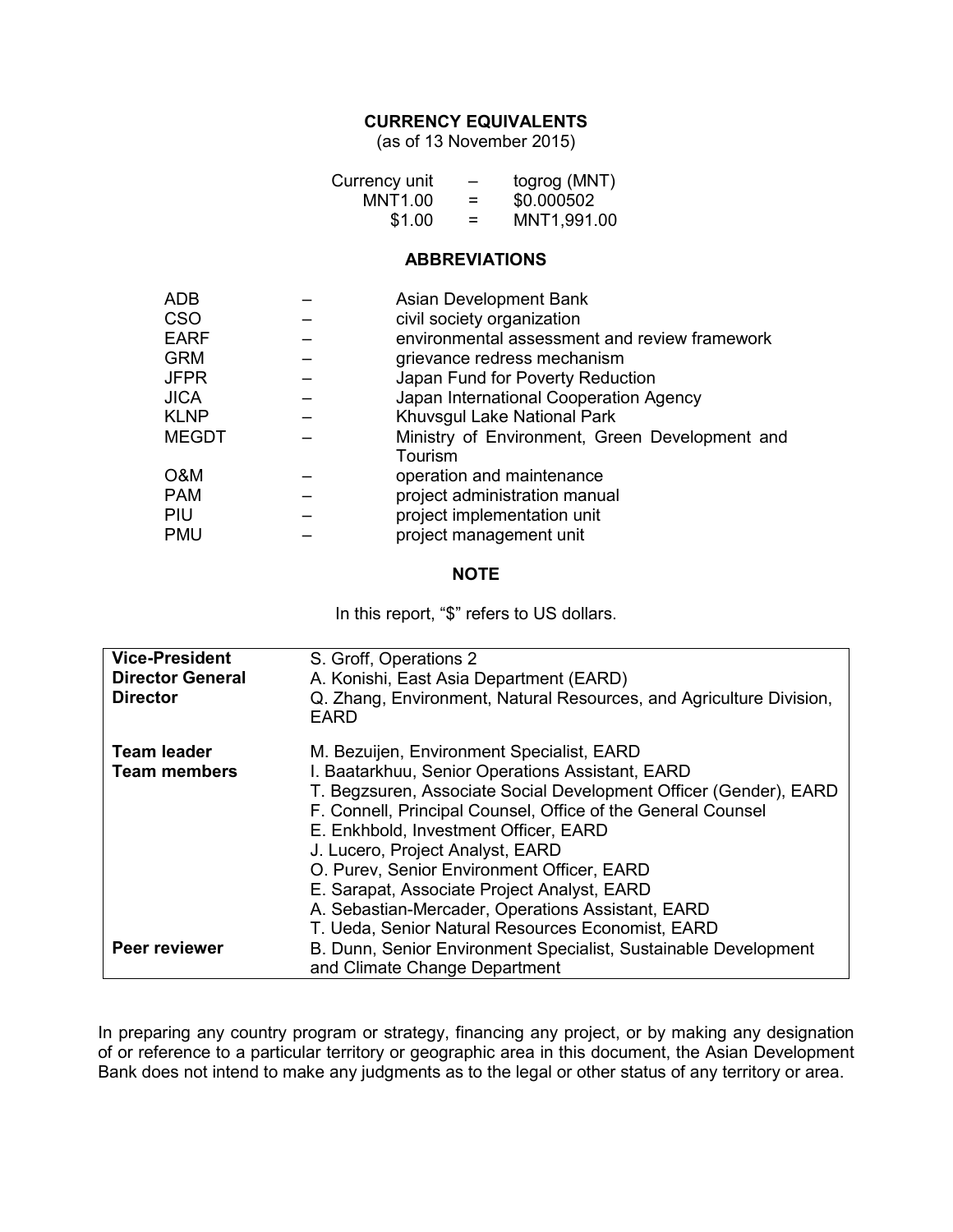# **CONTENTS**

|      |                                                                                         | Page                    |
|------|-----------------------------------------------------------------------------------------|-------------------------|
|      | PROJECT AT A GLANCE                                                                     |                         |
| I.   | THE PROPOSAL                                                                            | 1                       |
| II.  | THE PROJECT                                                                             |                         |
|      | Rationale<br>А.                                                                         |                         |
|      | B.<br>Impacts and Outcome                                                               | 4                       |
|      | C.<br>Outputs                                                                           | 4                       |
|      | D.<br><b>Investment and Financing Plans</b><br>Е.<br><b>Implementation Arrangements</b> | $\,6$<br>$\overline{7}$ |
| III. | <b>DUE DILIGENCE</b>                                                                    | 7                       |
|      | Technical<br>А.                                                                         | 7                       |
|      | <b>B.</b><br><b>Economic and Financial</b>                                              | 8                       |
|      | C <sub>1</sub><br>Governance                                                            | 8<br>8                  |
|      | D.<br><b>Poverty and Social</b><br>$E_{\rm{max}}$<br>Safeguards                         | 9                       |
|      | F.,<br><b>Risks and Mitigating Measures</b>                                             | 9                       |
| IV.  | ASSURANCES AND CONDITIONS                                                               | 10                      |
| V.   | <b>RECOMMENDATION</b>                                                                   | 10                      |
|      |                                                                                         |                         |
|      | <b>APPENDIXES</b>                                                                       |                         |
| 1.   | Design and Monitoring Framework                                                         | 11                      |

2. List of Linked Documents 14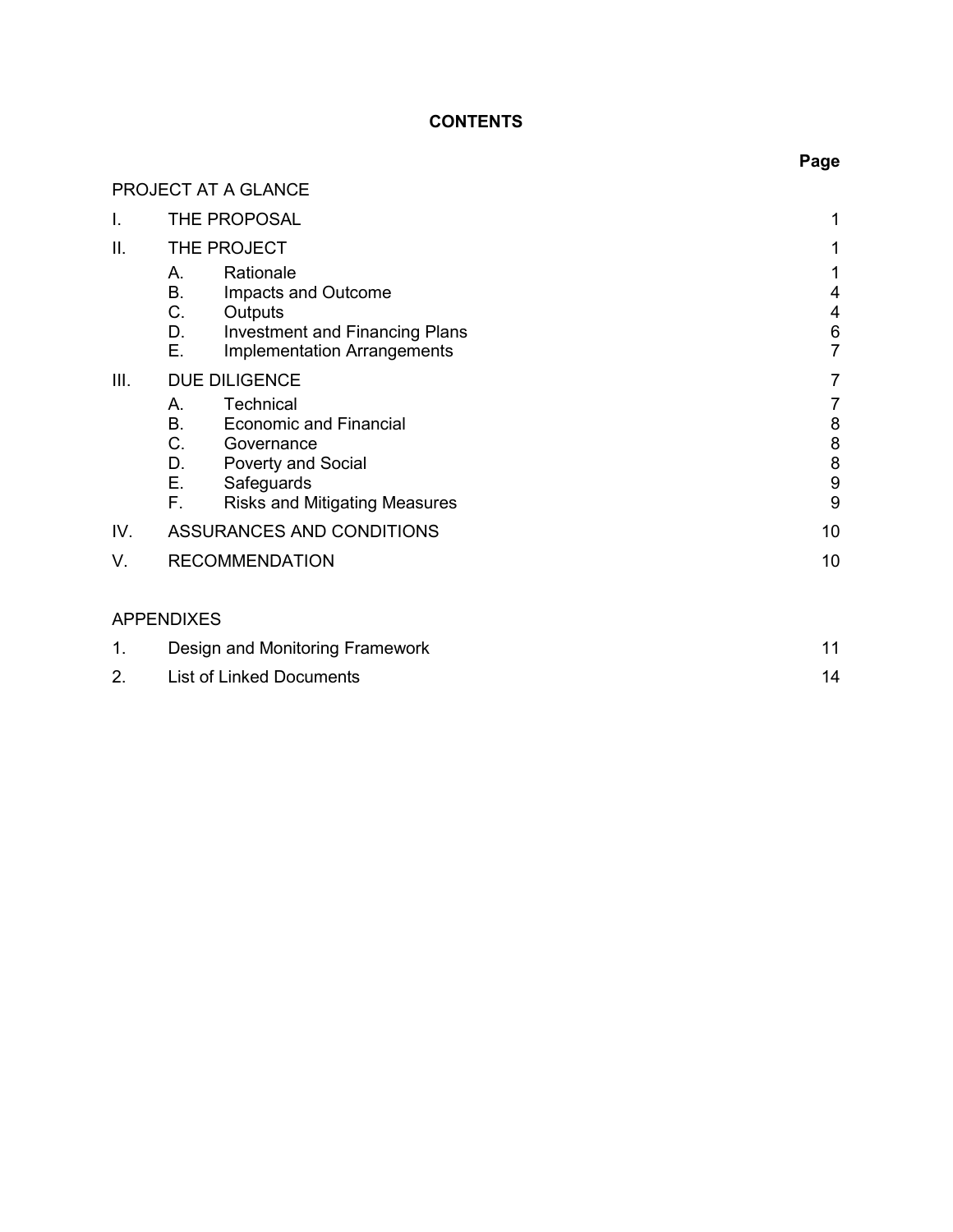# **PROJECT AT A GLANCE**

| 1. | <b>Basic Data</b>                                  |                                                                  |                                        | Project Number: 48216-001         |
|----|----------------------------------------------------|------------------------------------------------------------------|----------------------------------------|-----------------------------------|
|    | <b>Project Name</b>                                | Integrated Livelihoods Improvement and                           | <b>Department</b>                      | EARD/EAER                         |
|    |                                                    | Sustainable Tourism at Khuvsgul Lake<br>National Park Project    | /Division                              |                                   |
|    | Country                                            | Mongolia                                                         | <b>Executing Agency</b>                | Ministry of Environment,          |
|    | <b>Borrower</b>                                    | Government of Mongolia                                           |                                        | Green Development and<br>Tourism  |
|    | 2. Sector                                          | Subsector(s)                                                     |                                        | <b>ADB Financing (\$ million)</b> |
|    | Agriculture, natural                               | Land-based natural resources management                          |                                        | 0.00                              |
|    | resources and rural<br>development                 | Water-based natural resources management                         |                                        | 0.00                              |
|    | Industry and trade                                 | Small and medium enterprise development                          |                                        | 0.00                              |
|    |                                                    | Trade and services                                               |                                        | 0.00                              |
|    |                                                    |                                                                  | <b>Total</b>                           | 0.00                              |
|    |                                                    |                                                                  |                                        |                                   |
|    | 3. Strategic Agenda                                | <b>Subcomponents</b>                                             | <b>Climate Change Information</b>      |                                   |
|    | Inclusive economic                                 | Pillar 2: Access to economic opportunities,                      | Climate Change impact on the           | Low                               |
|    | growth (IEG)                                       | including jobs, made more inclusive                              | Project                                |                                   |
|    | Environmentally<br>sustainable growth (ESG)        | Natural resources conservation                                   |                                        |                                   |
|    |                                                    |                                                                  |                                        |                                   |
|    | 4. Drivers of Change                               |                                                                  | <b>Gender Equity and Mainstreaming</b> |                                   |
|    | Governance and capacity                            | <b>Components</b><br>Civil society participation                 | Effective gender mainstreaming         | ℐ                                 |
|    | development (GCD)                                  |                                                                  | (EGM)                                  |                                   |
|    | Partnerships (PAR)                                 | Civil society organizations                                      |                                        |                                   |
|    |                                                    | Implementation                                                   |                                        |                                   |
|    | 5. Poverty Targeting                               |                                                                  | <b>Location Impact</b>                 |                                   |
|    | Project directly targets                           | Yes                                                              |                                        |                                   |
|    | poverty                                            |                                                                  |                                        |                                   |
|    | Geographic targeting (TI-G)                        | Yes                                                              |                                        |                                   |
|    |                                                    |                                                                  |                                        |                                   |
|    | 6. Risk Categorization:                            | Low                                                              |                                        |                                   |
|    | 7. Safeguard Categorization                        | Environment: C Involuntary Resettlement: C Indigenous Peoples: C |                                        |                                   |
|    | 8. Financing                                       |                                                                  |                                        |                                   |
|    | <b>Modality and Sources</b>                        |                                                                  | <b>Amount (\$ million)</b>             |                                   |
|    | <b>ADB</b>                                         |                                                                  |                                        | 0.00                              |
|    | Cofinancing                                        |                                                                  |                                        | 3.00                              |
|    | Japan Fund for Poverty Reduction                   |                                                                  |                                        | 3.00                              |
|    | <b>Counterpart</b>                                 |                                                                  |                                        | 0.18                              |
|    | Government                                         |                                                                  |                                        | 0.18                              |
|    | <b>Total</b>                                       |                                                                  |                                        | 3.18                              |
|    |                                                    |                                                                  |                                        |                                   |
|    |                                                    |                                                                  |                                        |                                   |
|    | 9. Effective Development Cooperation               |                                                                  |                                        |                                   |
|    | Use of country procurement systems                 | No                                                               |                                        |                                   |
|    | Use of country public financial management systems | Yes                                                              |                                        |                                   |
|    |                                                    |                                                                  |                                        |                                   |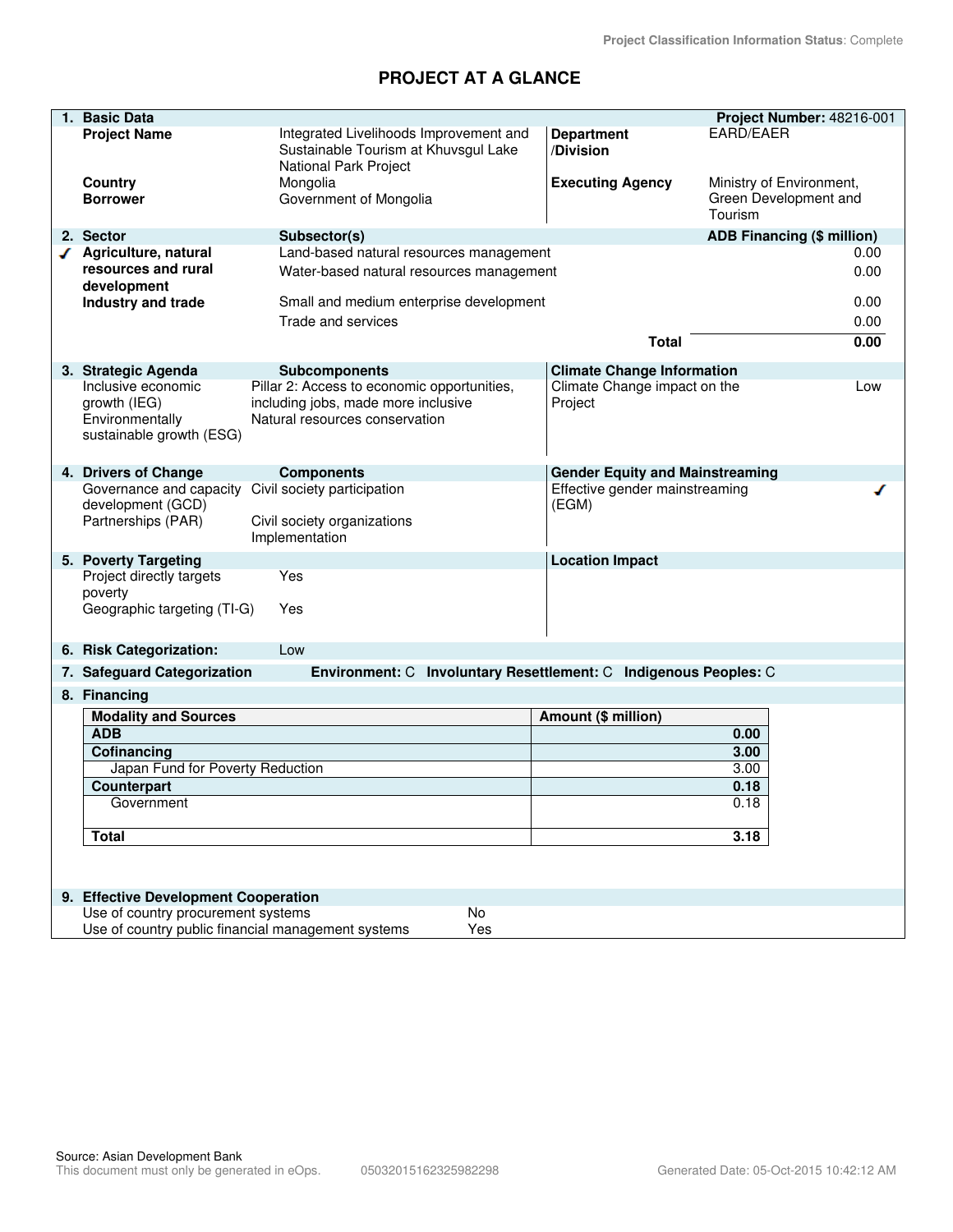# **I. THE PROPOSAL**

1. I submit for your approval the following report and recommendation on the proposed administration of a grant to be provided by the Japan Fund for Poverty Reduction (JFPR) to Mongolia for the Integrated Livelihoods Improvement and Sustainable Tourism in Khuvsgul Lake National Park Project.<sup>1</sup>

2. Khuvsgul Lake National Park (KLNP) in Khuvsgul *aimag* (province) supports a rapidly expanding but uncontrolled tourism industry and a small local population that is poor, receives few benefits from tourism, and is dependent on subsistence use of natural resources. The grant will support local livelihoods through improved capacity for sustainable tourism and subsistence activities, in participation with the park administration and other key stakeholders. The project design adopts an integrated approach for livelihoods, tourism, waste management, and land use planning, and will serve as a model for other protected areas in Mongolia.

# **II. THE PROJECT**

## **A. Rationale**

3. The KLNP was established in 1992. It encompasses 1.2 million hectares of forests and mountains that surround Khuvsgul Lake, which is one of the world's most important reservoirs of freshwater. The lake has a volume of 380.7 cubic kilometers, and is the largest freshwater lake in Mongolia. It contains 70% of Mongolia's freshwater and 1% of global freshwater.<sup>2</sup> The water quality is high, and there are no dams. Khuvsgul Lake is also of transboundary importance as it drains via the country's largest river, the Selenge, into Baikal Lake in the Russian Federation. Most of the park's population is located in two settlements, Khatgal (at the southern end of the lake) and Khankh (at the northern end). Khatgal is the main entry point to the park. Khankh and the park's northern area can be accessed only via an unsealed road from Khatgal, or from the Russian Federation. The park borders the Russian Federation and a highway extends from the nearest Russian City, Irkutsk, to Khankh.

4. Khuvsgul *aimag* is the second-poorest of Mongolia's 21 *aimags*. In 2014, (i) gross domestic product per capita was \$2,008, versus a national mean of \$3,920; (ii) the mean annual salary was \$2,940 per employee, versus a national mean of \$5,363; and (iii) unemployment was 15.1%, versus a national rate of 7.9%.<sup>3</sup> The KLNP is located within five *soums* (districts), four of which have the highest poverty rates in Mongolia. In 2014, the total population of the five *soums* was 16,000 people, including 3,093 (943 households) in Khatgal and 2,648 (819 households) in Khankh. Human population densities in the park are low. Poverty-stricken households account for 43.4% (410) of households in Khatgal, and 81.5% (668) of those in Khankh,<sup>4</sup> while herding households make up 30.2% (285) of households in Khatgal, and 44.5% (365) of those in Khankh (footnote 3).

5. The KLNP is becoming one of the most popular tourism destinations in Mongolia. Tourist numbers and facilities are expanding rapidly: between 2010 and 2014, annual tourist visits to the KLNP rose from 11,000 to 60,000 as a result of improved road access and reduced visa

<sup>|&</sup>lt;br>1 The design and monitoring framework is in Appendix 1.

<sup>2</sup> C. Goulden et al. 2006. *The Geology, Biodiversity and Ecology of Lake Hövsgöl (Mongolia).* Leiden: Backhuys Publishers. 3

National Statistical Office of Mongolia. 2014. *Mongolian Statistical Yearbook 2014.* Ulaanbaatar.

<sup>4</sup> Defined by the 2013 *National Poverty Guidelines* based on a range of socioeconomic variables.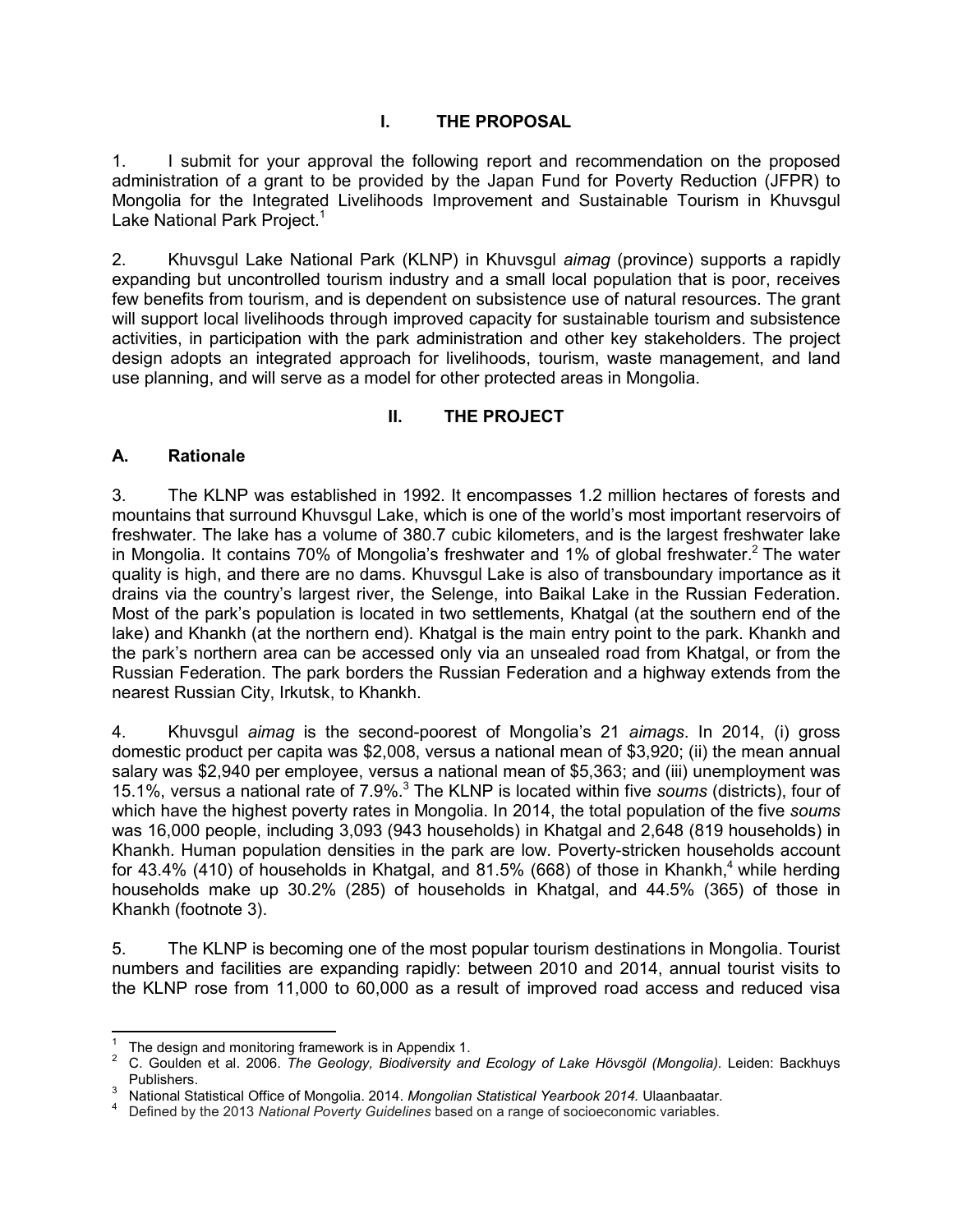restrictions.<sup>5</sup> No growth projections are available, but Khuvsgul *aimag* and the KLNP are targeted as a key region for the development of tourism and associated infrastructure.<sup>6</sup> This expansion is occurring in the absence of planning. There is no framework for coordination among the key KLNP stakeholders—the KLNP Administration, communities, and tour operators—nor a shared vision, targets, or codes of conduct for tourism. Vehicle access and camping are uncontrolled and some camps are unlicensed. Enforcement of park regulations by the KLNP Administration is an important but only partial solution to these issues, which requires the active support of other stakeholders.<sup>7</sup> Tourism presents a major opportunity to support local livelihoods, yet few residents are benefiting because of limited capacity and resources to develop tourism goods and services. Constraints include a lack of technical and marketing skills and capital to produce quality goods (e.g., handicrafts) and provide reliable supplies and services (e.g., food supplies and guiding).

6. Grazing of livestock in the area of the park has occurred for centuries and provides meat, wool, and dairy products for residents. Livestock grazing will continue to be a principal livelihood for many residents in the KLNP and buffer zone, especially those that graze their livestock in remote areas far from tourism-related opportunities.<sup>8</sup> These benefits are declining because of overgrazing, caused by increasing human and livestock populations, and limited grazing lands. In 2014, there were about 62,160 livestock in the KLNP, including 21,502 (35%) goats and 15,161 (24%) sheep.<sup>9</sup> There is no organized management of herding in the area, and herding families have limited capacity and resources to improve the sustainability of their practices and diversify their income. Overgrazing is also contributing to soil exposure, permafrost melt, tree dieback, and conversion of forest to steppe, in a continuous cycle that also increases fire risk.

7. Khuvsgul Lake's largely pristine state is the foundation for livelihoods and tourism, but uncontrolled sewage and litter from tourism threaten lake water quality.<sup>10</sup> There is no organized waste management system in the KLNP. Toilet facilities are mostly unlined pits, and sewage seeps into soil and the lake. Resources for litter collection are inadequate and the lake already contains plastic litter. <sup>11</sup> Traditional solutions involving large-scale waste management infrastructure are not appropriate for the KLNP, because of the fragile and very cold environment, limited value of flushing systems (water is frozen from November to June), and location in a protected area. Waste management at the KLNP requires innovative and smallscale methods that are simple and cost-effective, involve communities, can be replicated locally, and minimize or avoid the use of water. Baseline data on pollution sources are required to guide waste management, but no waste assessment or extended monitoring have been conducted.

8. The internal zoning of a protected area is a critical policy tool to support livelihoods.<sup>12</sup> At the KLNP, the current zones exhibit inconsistencies with land use. Given the rapid increase of tourism and likely expansion of associated infrastructure, a best-practice approach to strengthen the park zoning would provide a strong basis to support communities, tourism, and conservation. Improved zoning could (i) support the residents of Khankh, an isolated enclave in the KLNP; (ii)

<sup>—&</sup>lt;br>5 KLNP Visitor Logbook.

<sup>6</sup> Tsedendamba. 2012. *Study On Opportunities To Develop Four Clusters (Meat, Wool-Cashmere, Sea Buckthorn and Tourism) Aimed at Improving National Competitiveness of Mongolia.* Ulaanbaatar: MED, MDI, ADB.

<sup>7</sup> Support to the KLNP Administration for ranger training is being given by the Mongol Ecology Center.

<sup>8</sup> Mongolia's Law on Buffer Zones broadly defines a buffer zone as the entirety of all *soum* lands surrounding a protected area. The current project will focus on communities within and immediately adjacent to the KLNP.

<sup>9</sup> KLNP Administration unpublished data 15 June 2015.

<sup>&</sup>lt;sup>10</sup> Khuvsgul Lake is ultra-oligotrophic (very low nutrient levels): sewage presents a high risk for eutrophication.

<sup>11</sup> C. Free et al. 2014. High-levels of microplastic pollution in a large, remote, mountain lake. *Marine Pollution Bulletin* 85: 156–163.

<sup>&</sup>lt;sup>12</sup> Mongolia's Law on Special Protected Areas prescribes three zones: strict protection, and limited- and multiple-use.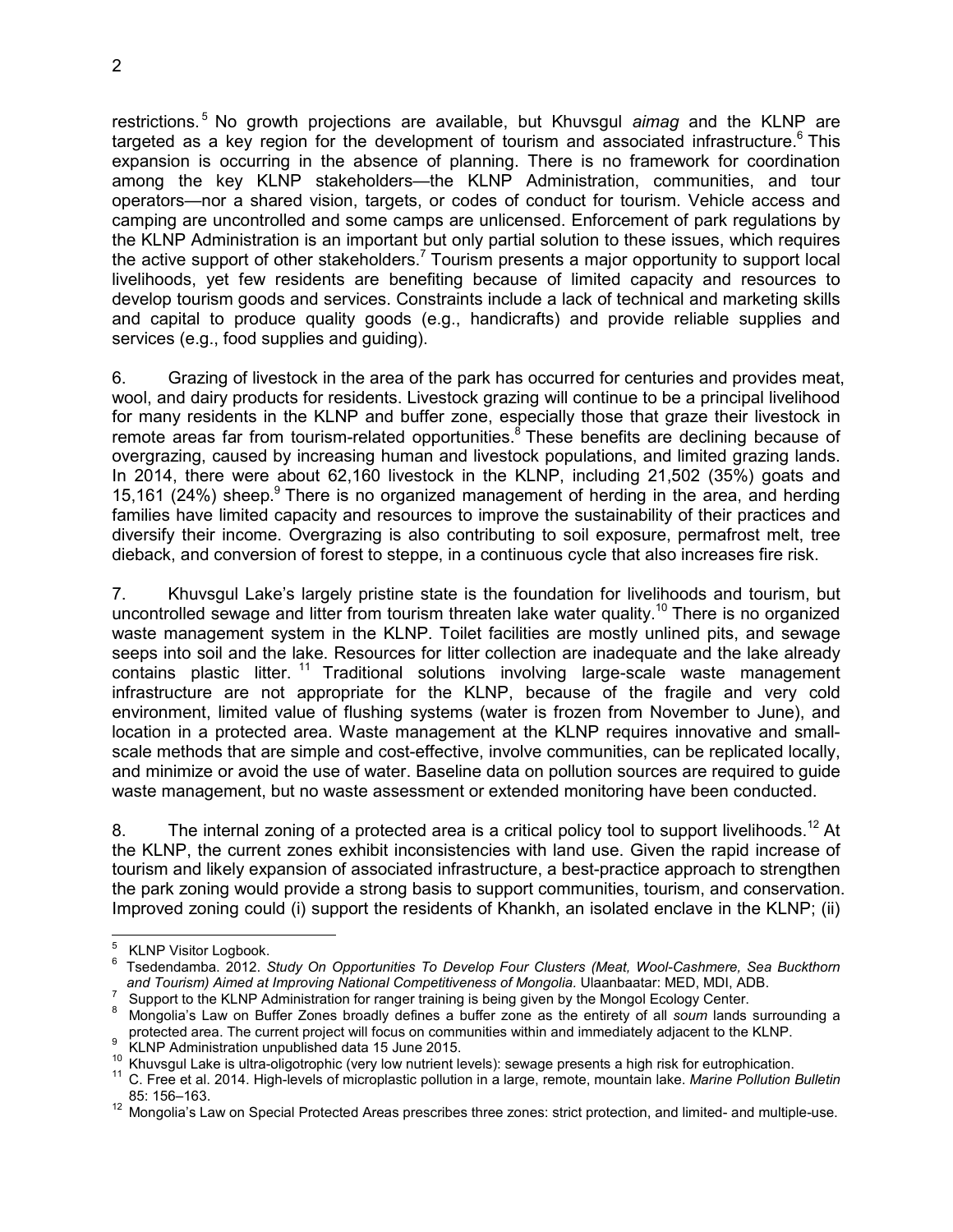support herding livelihoods; (iii) identify strategic areas for tourism and future investment; (iv) help secure the water quality of the lake; and (v) improve the sustainability of actions undertaken by the current project through long-term planning.

9. Government and donor initiatives are addressing some of these issues. The park's first management plan was approved in 2014 and mentions tourism and waste management, but provides no targets or actions. Between 2013 and 2014, a river basin authority and buffer zone councils were established, yet these have limited training and funds. A small community marketplace for tourist products was constructed in 2015 in Khatgal. Research on natural resources has been conducted in the KLNP since the 1950s. Civil society organizations (CSOs) have provided support for park management, ranger training, sanitation, and green education programs. The need to support community-based tourism and waste management in the KLNP is widely acknowledged by the government, communities, and tour operators.

10. At the national level, an integrated approach that balances livelihoods, tourism, waste management, and biodiversity conservation within protected areas is urgently needed. Government efforts to expand tourism are centered on Mongolia's unique wilderness values and large network of protected areas, which cover 18% of the country.<sup>13</sup> These are generally located in poor regions with limited infrastructure, which presents challenges for maintaining ecological values, providing benefits to communities, and ensuring sustainable tourism. Few such models are available, although previous projects have confirmed the benefits of tourism for communities in protected areas.<sup>14</sup> For improving the livelihoods of herding families, previous JFPR projects in Mongolia present strong models for the current project,  $15$  provided they are tailored to local conditions.<sup>16</sup>

11. The project will be among the first in Mongolia to address the linked issues of livelihoods, tourism, and waste management in a protected area. New participatory mechanisms for the KLNP will be piloted, including co-management approaches for tourism and waste management, and community-led revolving funds for livelihood improvement.<sup>17</sup> Measures have been designed to promote community ownership and entrepreneurship. For waste management, toilet systems that are suitable for the cold and fragile environment of the KLNP will be piloted. The project is strongly oriented toward stakeholder participation. Two CSOs active in the park will be members of the project steering committee, and the project will coordinate with another protected area program.<sup>18</sup> The potential use of donor skills and resources under the project includes (i) an ecotourism training program, (ii) collaboration with Japan tourism associations, and (iii)

 $\overline{1}$ <sup>13</sup> United Nations Development Programme. Strengthening the Protected Area Network in Mongolia. http://www.mn.undp.org/content/mongolia/en/home/operations/projects/environment\_and\_energy/SPAN.html

<sup>14</sup> Japan International Cooperation Agency (JICA). 2008. *River Basin Management Model for the Conservation of Wetland and Ecosystem and Its Sustainable Use in Mongolia*.

http://www.jica.go.jp/mongolia/english/activities/activity12.html; and Thompson, A. et al. 2014. *Tourism Concessions in Protected Natural Areas: Guidelines for Managers.* United Nations Development Programme.

<sup>15</sup> ADB. 2008. *Proposed Grant Assistance to Mongolia for Poverty Reduction Through Community-Based Natural Resource Management.* Manila; and ADB. 2012. *Proposed Grant Assistance to Mongolia for Establishment of Climate-Resilient Rural Livelihoods.* Manila.

 $16$  Lessons include the importance of (i) integrated approaches for livelihoods and conservation in protected areas, (ii) the role of women in household-scale tourism, and (iii) community-led establishment of herding groups.

 $17$  Previous similar JFPR projects in Mongolia (footnote 15) disbursed grant proceeds directly to communities and/or via external agencies, rather than through community-led revolving funds.

<sup>18</sup> Mongol Ecology Center and National University of Mongolia; and German development cooperation through KfW's Biodiversity Program, 2015–2019.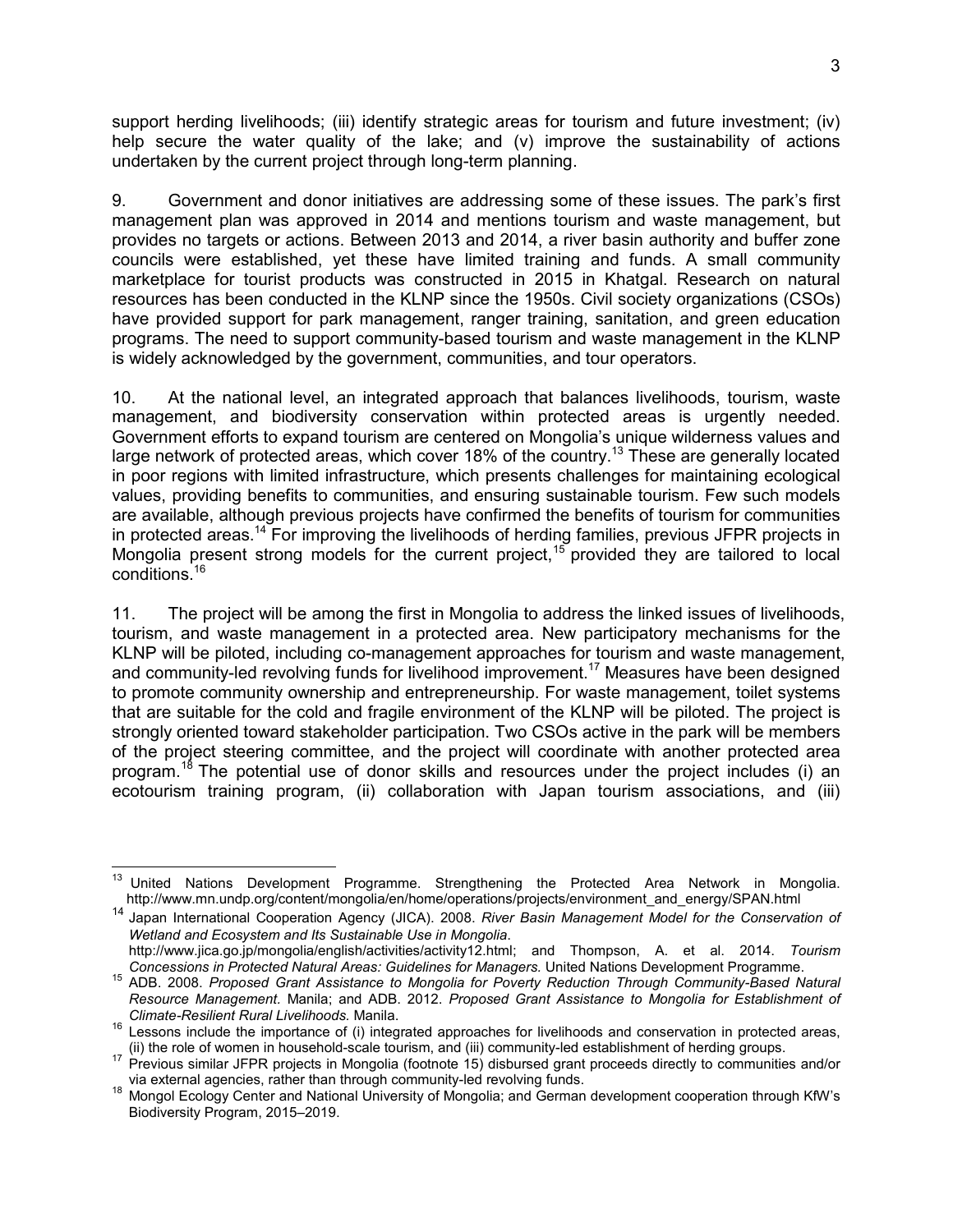participation by Japan International Cooperation Agency (JICA) volunteers.<sup>19</sup> The project complements a new JFPR community forestry initiative elsewhere in Khuvsgul *aimag*. 20

12. By integrating poverty reduction, income generation, and the sustainable use of natural resources, the project will directly contribute to Mongolia's Action Program, 2012–2016, $2^1$  Green Development Policy 2014,<sup>22</sup> and Khuvsgul *aimag* Socio-Economic Development Action Plan,  $2008-2015$ . <sup>23</sup> The project supports the interim country partnership strategy, 2014–2016 for Mongolia,<sup>24</sup> and Environment Operational Directions, 2013–2020 of the Asian Development Bank (ADB), $^{25}$  for inclusive and sustainable growth; and the government of Japan's Country Assistance Policy and Midterm Strategic Action Plan for Mongolia, <sup>26</sup> through income diversification for herders and the protection of water resources. The project provides an opportunity to facilitate future ADB assistance to Khuvsgul *aimag*, especially for the sustainable development of regional tourism. ADB is well placed to support the project through its institutional experience and work with multiple stakeholders in Mongolia.

## **B. Impacts and Outcome**

13. The impacts will be (i) per capita income in five *soums* of Khuvsgul *aimag* increased, and (ii) management of natural resources in the KLNP improved. The outcome will be livelihoods and sustainable tourism in five *soums* of the KLNP improved and integrated.

# **C. Outputs**

14. The project will have three outputs: (i) community-based tourism in Khatgal and Khankh settlements promoted, (ii) capacity for sustainable livestock and pasture management in the KLNP and buffer zone improved, and (iii) waste management around Khuvsgul Lake strengthened.

15. **Output 1: Community-based tourism in Khatgal and Khankh settlements promoted.** Output 1 will (i) establish the first pilot comanagement tourism group for the KLNP, comprising the KLNP Administration, communities, tour operators, and *soum* governments; (ii) develop a stakeholder vision, targets, and codes of practice for tourism; and (iii) promote and strengthen community-based tourism, including household-scale enterprises such as guiding, handicrafts, and the provision of food supplies to guest houses.

16. **Output 2: Capacity for sustainable livestock and pasture management in the Khuvsgul Lake National Park and buffer zone improved.** Output 2 will (i) establish herder groups among the herding families in the KLNP and buffer zone; (ii) establish herder management plans for each herder group that are tailored to local conditions, including optimal stocking densities and pasture management; and (iii) support income diversification for herder families, especially those with limited opportunities for tourism-based income. Output 2 will use

 $\overline{a}$ <sup>19</sup> From 2016 to 2017, there will be four JICA volunteers stationed in Khuvsgul *aimag*.

<sup>20</sup> ADB. 2014. *Technical Assistance to Mongolia for Sustainable Forest Management to Improve Livelihood of Local Communities*. Manila.

<sup>21</sup> Government of Mongolia. 2012. *Action Programme of the Reform Government through the Years, 2012–2016.* Ulaanbaatar.

<sup>22</sup> Government of Mongolia. 2014. *Green Development Policy, 2014–2030.* Ulaanbaatar.

<sup>23</sup> Khuvsgul *Aimag* Government. 2007. *Khuvsgul Aimag Socio-Economic Development Action Plan, 2008–2015.* Murun.

<sup>24</sup> ADB. 2014. *Interim Country Partnership Strategy: Mongolia, 2014–2016.* Manila.

<sup>25</sup> ADB. 2013. *Environment Operational Directions, 2013–2020*. Manila.

<sup>26</sup> Japan Ministry of Foreign Affairs. 2012. *Country Assistance Policy for Mongolia*. Tokyo.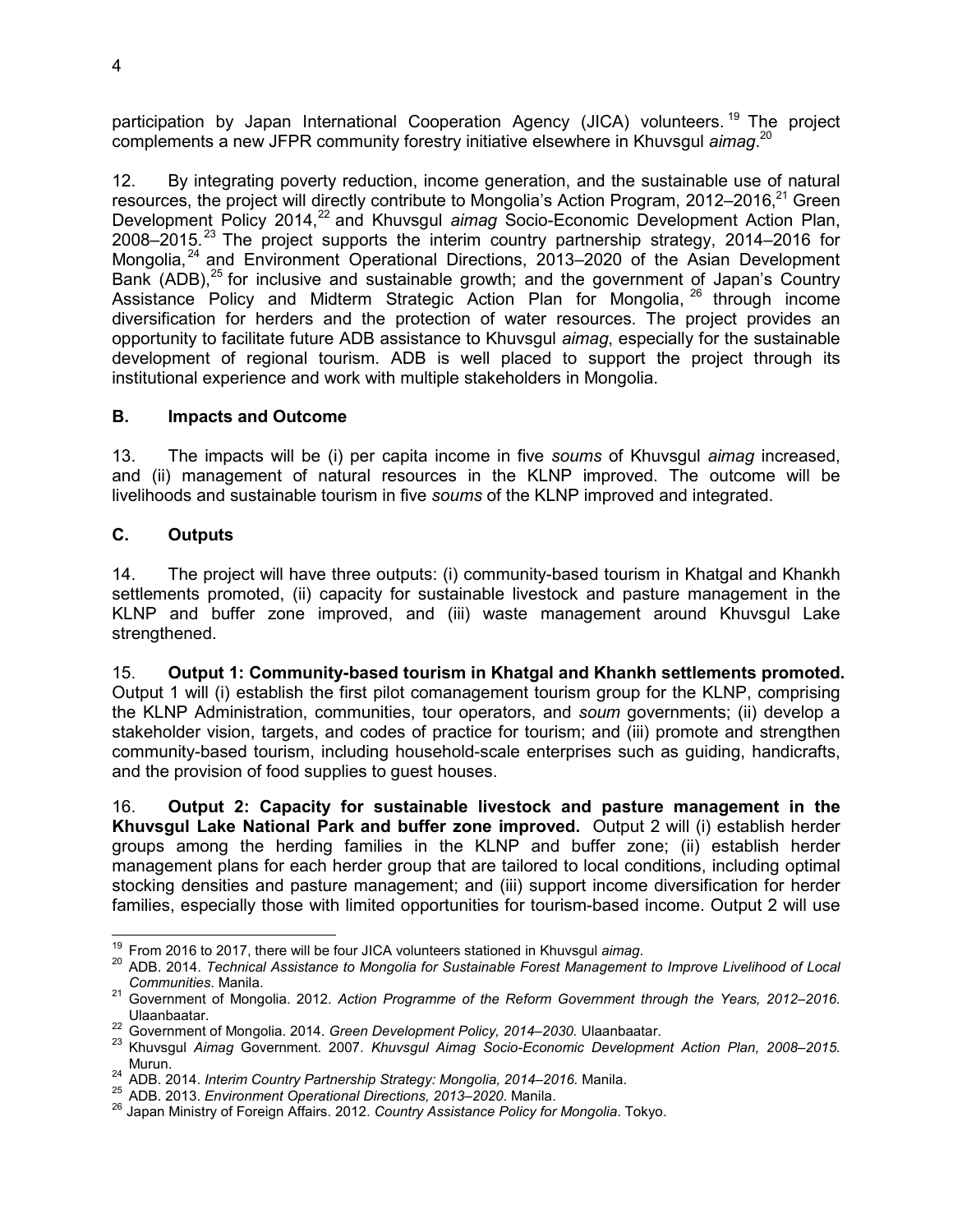scientific and traditional knowledge available for the KLNP to support the herder management plans and improved grazing practices.

17. Outputs 1 and 2 will be supported through a combination of specialist support, training, and the establishment of five community revolving funds (one per project *soum*). The funds will be community-managed and support household-scale enterprises, with 17% of the grant proceeds (an average of \$100,000 or 4% per *soum*) channeled into the funds.<sup>27</sup> Funds will be held in one bank account per *soum*. The project will provide financing expertise, training, and initial capital for the first 4 years for the communities to develop and manage the funds, including the establishment of fund committees, operating procedures, and repayment terms and conditions. Loans will be limited to activities compatible with outputs 1 and 2, the KLNP Management Plan, and domestic and ADB policies and regulations. The interest rate applied to loans will be low and reviewed regularly.<sup>28</sup> Interest repayments over the 4-year project duration will replenish the funds. The activity is aligned with Mongolia's Law on Buffer Zones, which provides a legal framework to support communities in protected areas and buffer zones.

18. **Output 3: Waste management around Khuvsgul Lake strengthened.** Output 3 will (i) implement a water quality monitoring program tailored to the project activities, including a rapid assessment of threats to the water quality of Khuvsgul Lake; (ii) establish a pilot community-led waste management program, including waste management teams, the installation of low environmental impact toilet facilities and litter bins, and the phasing in of public campsite fees to fund team salaries and facility operation and maintenance (O&M); and (iii) conduct a bestpractice review on the internal zoning of the KLNP, including scientific and traditional knowledge and stakeholder consultation, to identify zones that maximize benefits to livelihoods, tourism, and conservation.

19. **Project management.** The executing and implementing agencies lack the personnel and resources needed to fully implement the project. The grant proceeds will also (i) establish the administrative framework for the project, including a steering committee, project management unit (PMU), and project implementation unit (PIU); and (ii) finance the specialist support and PMU and PIU operational costs required to implement outputs 1–3. The PMU and PIU will implement the project on behalf of the executing and implementing agencies, including accounting, procurement, training, preparation and dissemination of knowledge products, monitoring, and reporting.

20. **Sustainability, replication, and expansion.** The activities under outputs 1–3 will support the project's sustainability after project completion. Design measures for sustainability include the revolving fund approach, long-term land use planning through the herding groups and review of park internal zoning, use of campsite fees to support team salaries and O&M of facilities, simple and replicable designs for facilities, and the participatory approach to be adopted for all activities. Opportunities to promote the integrated project approach for livelihoods and sustainable tourism, and to develop new initiatives in Khuvsgul *aimag* and/or elsewhere in Mongolia, will be identified through (i) the review of KLNP internal zoning, which will include multistakeholder discussions on land-use planning and sustainable development of regional tourism; (ii) the development of new partnerships during the project, including between the Khuvsgul *aimag* government, the Ministry of Environment, Green Development and Tourism (MEGDT), and ADB; and (iii) the preparation of a scale-up strategy and investment plan. This

 $\overline{a}$ 

 $27 \text{ A}$  range of grant disbursement mechanisms were assessed, including the use of bank loans and/or credit unions.

 $28$  The rate will be slightly lower than the government's policy lending rate.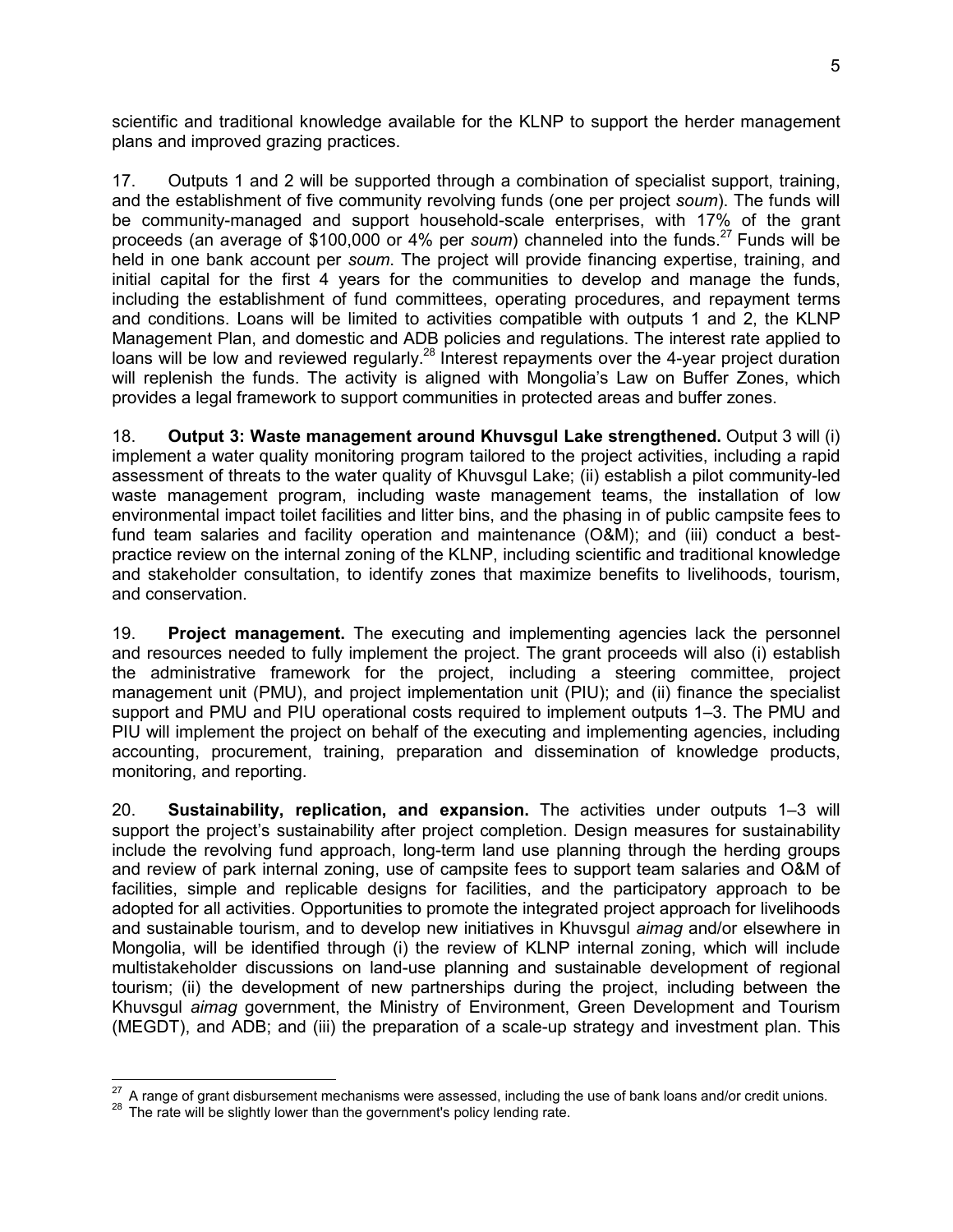will describe post project financing for O&M of the project facilities, replication of the project goods and services, and specific follow-up opportunities.

21. **Stakeholder communication and dissemination of project results.** Khuvsgul Lake is revered in Mongolia and is a high-profile area subject to frequent media coverage. A project stakeholder communication strategy has been prepared and is in the project administration manual (PAM). $^{29}$  The strategy describes target audiences and media approaches, including public events and workshops. These activities will also serve to promote the project approach and distribute relevant lessons.

#### **D. Investment and Financing Plans**

22. The project is estimated to cost \$3.18 million (Table 1).

## **Table 1: Project Investment Plan**

(\$ million)

| Item | <b>Amount</b> <sup>a</sup>                                                                                                  |      |
|------|-----------------------------------------------------------------------------------------------------------------------------|------|
|      | A. Base Cost $^{\rm b}$ .                                                                                                   |      |
|      | 1. Community-based tourism in Khatgal and Khankh settlements<br>promoted                                                    | 0.72 |
|      | 2. Capacity for sustainable livestock and pasture management in the<br>Khuvsgul Lake National Park and buffer zone improved | 0.56 |
|      | 3. Waste management around Khuvsgul Lake strengthened                                                                       | 0.57 |
|      | Project management                                                                                                          | 0.85 |
|      | Subtotal (A)                                                                                                                | 2.70 |
|      | <b>B.</b> Contingencies $^{\circ}$                                                                                          | 0.48 |
|      | Total (A+B)<br>$\overline{2}$                                                                                               | 3.18 |

 $a$  Includes taxes and duties of \$300,000 to be financed by the Japan Fund for Poverty Reduction on a grant basis and administered by the Asian Development Bank. The amount of taxes and duties is determined on the basis that (i) the amount will not represent an excessive share of the project investment plan, (ii) the taxes and duties apply only to the grant-financed expenditures, and (iii) the financing of taxes and duties is relevant to the success of the project.

b In mid-2015 prices as of 15 June 2015.

c Physical contingencies computed at 5% for ecotoilet units and litter bins. Price contingencies computed based on cost escalation factors of 9.0% for 2016, 7.7% for 2017, 7.0% for 2018–2019 for local currency costs; 1.5% for 2016, 1.4% for 2017, and 1.5% for 2018–2019 on foreign exchange costs; and at 50% for national consultant fee rates.

Source: Asian Development Bank estimates.

23. The government has requested a grant of \$3 million, provided by the JFPR and administered by ADB, to finance the project. The grant covers equipment and materials and project management consulting services and training. Taxes and duties are included in the base cost.

24. The financing plan is in Table 2.

| <b>Table 2: Financing Plan</b>                                           |      |      |  |  |
|--------------------------------------------------------------------------|------|------|--|--|
| <b>Share of total (%)</b><br><b>Amount (\$ million)</b><br><b>Source</b> |      |      |  |  |
| Japan Fund for Poverty Reduction <sup>a</sup>                            | 3.00 | 94.0 |  |  |
| Government                                                               | 0.18 | 6.0  |  |  |
| 3.18<br>100.0<br>Total                                                   |      |      |  |  |
| <sup>a</sup> Administered by the Asian Development Bank.                 |      |      |  |  |
|                                                                          |      |      |  |  |

Source: Asian Development Bank estimates.

 <sup>29</sup> Project Administration Manual (accessible from the list of linked documents in Appendix 2).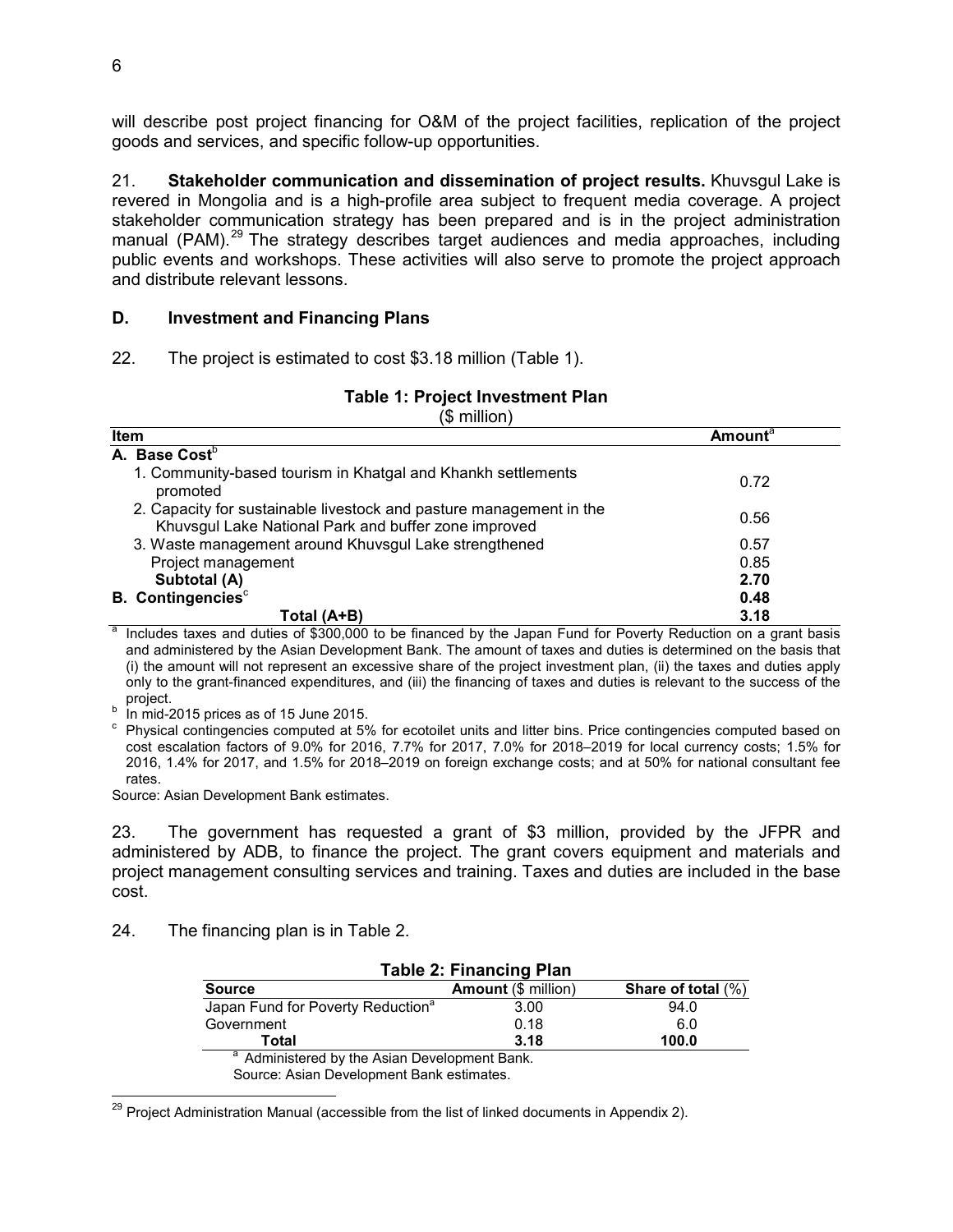## **E. Implementation Arrangements**

25. The implementation arrangements are summarized in Table 3 and described in the PAM (footnote 29).

26. The project will be implemented over a period of 4 years, tentatively from 1 January 2016 to 31 December 2019.<sup>30</sup> The MEGDT, acting through the Department of Protected Areas Management, will be the executing agency responsible for overall project implementation. The KLNP Administration, under the Department of Protected Areas Management, will be the implementing agency. The executing and implementing agencies will be supported by a team of full-time and temporary consultants that will staff the PMU (based in the offices of the executing agency in Ulaanbaatar) and PIU (based at the KLNP headquarters in Khatgal). All ADBfinanced procurement for the project will be conducted in accordance with ADB's Procurement Guidelines (2015, as amended from time to time). An accountant and a procurement specialist will be recruited under the PMU to provide administrative support in project operation, and procure project goods and works.

27. The steering committee will provide oversight and policy guidance for the project and meet at least semiannually. The committee will be chaired by the executing agency and include representatives from the Khuvsgul *aimag* and *soum* governments, project communities, and CSOs. ADB and the Embassy of Japan in Mongolia will be invited to participate as observers. The five project *soum* governments will each assign a counterpart officer to the project.

| <b>Aspects</b>            | <b>Arrangements</b>                                                                   |                                |           |
|---------------------------|---------------------------------------------------------------------------------------|--------------------------------|-----------|
| Implementation period     | January 2016-December 2019                                                            |                                |           |
| Estimated completion date | 31 December 2019 and 30 June 2020                                                     |                                |           |
| and grant closing date    |                                                                                       |                                |           |
| Management                |                                                                                       |                                |           |
| (i) Oversight body        | Project steering committee                                                            |                                |           |
| (ii) Executing agency     | Ministry of Environment, Green Development and Tourism, acting through the            |                                |           |
|                           | Department of Protected Areas Management                                              |                                |           |
| (iii) Implementing agency | Khuvsgul Lake National Park Administration of the Department of Protected Areas       |                                |           |
|                           | Management                                                                            |                                |           |
| Procurement               | Shopping for goods                                                                    | 7 contracts                    | \$290,000 |
|                           | Community participation                                                               | 3 contracts                    | \$70,000  |
| Consulting services       | Individual consultant selection                                                       | \$862,016<br>490 person-months |           |
|                           | Consultants' qualifications selection                                                 | 2 contracts                    | \$202.000 |
|                           | Least-cost selection                                                                  | 1 contract                     | \$40,000  |
| Advance contracting       | The government requested advance contracting for consulting services. The details and |                                |           |
|                           | justification will be set out in a written request to ADB.                            |                                |           |
| <b>Disbursement</b>       | The grant proceeds will be disbursed in accordance with the Loan Disbursement         |                                |           |
|                           | Handbook (2015, as amended from time to time) of the Asian Development Bank (ADB)     |                                |           |
|                           | and detailed arrangements agreed upon between the government and ADB.                 |                                |           |

**Table 3: Implementation Arrangements** 

Source: Asian Development Bank.

#### **III. DUE DILIGENCE**

## **A. Technical**

28. The project technical design was prepared by the government, project consultants, and ADB project team, based on site visits, stakeholder consultations, and desktop review. The

<sup>-</sup> $30$  The project is included in ADB's 2015 grant pipeline as firm.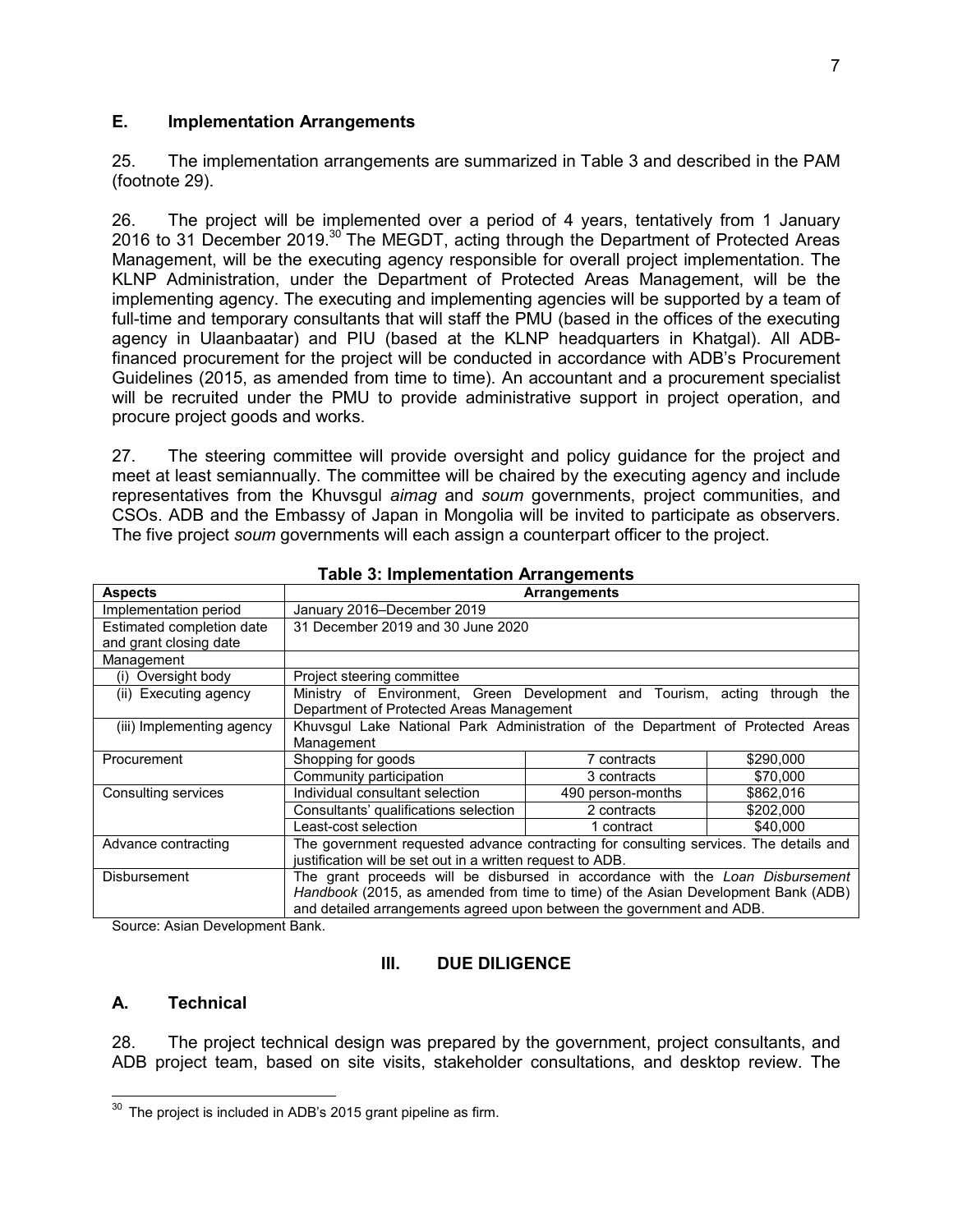project consulting services will provide the necessary technical support to ensure that best practices are integrated into the detailed designs and implementation. Climate risk to the project was initially assessed as "medium" but was downgraded to "low" with clarification of the limited scale of project works.

# **B. Economic and Financial**

29. The proposed community revolving funds will have a substantial financial impact on community livelihoods through multiplier effects. The economic viability of the project and six community business models was assessed based on the economic cost of capital of 12% through testing of "with" and "without" project scenarios. The analysis confirmed that the models are economically viable, with economic internal rates of return of 16.3% for the project and 13.9% to 18.0% for the models. The other substantial economic benefits of the project comprise the long-term protection of ecosystem services at the KLNP due to improved environmental management, especially pollution and pasture management and the protection of lake water quality for local and downstream residents. These services were not quantified, but will support the natural resources upon which livelihoods are based, as well as economic opportunities from tourism and income diversification from traditional herding activities. Given the high poverty incidence in the project area, the project is expected to have substantial poverty impact.

# **C. Governance**

30. Financial management and procurement risk assessments were conducted for the executing and implementing agencies. The premitigation financial risks for the project are "medium" and the procurement management risks "high." The executing agency lacks in-house qualified financial and procurement personnel but is supported by the MEGDT's Economic, Financial and Planning Division, which provides financial and auditing oversight and is experienced in the implementation of donor-funded projects. A financial management action plan has been prepared and includes the following risk mitigation measures: (i) a qualified accountant and a procurement specialist will be recruited under the PMU; (ii) accountant software acceptable to ADB will be used, supported by hard copy records; and (iii) the Economic, Financial and Planning Division will provide financial and auditing support to the executing and implementing agencies. The Ministry of Finance and the MEGDT will establish a procurement committee for the project to review and approve the work of the PMU procurement specialist, and ADB will provide training and intermittent mentorship on procurement and consultant recruitment.

31. ADB's Anticorruption Policy (1998, as amended to date) and Public Communications Policy 2011 were explained to and discussed with the executing and implementing agencies, which are aware of ADB's disclosure requirements for project reports and auditing. The specific policy requirements and supplementary measures are described in the PAM (footnote 29).

# **D. Poverty and Social**

32. The project is designed for livelihood improvement and income diversification and is classified effective gender mainstreaming under ADB's project gender classification system. Outputs 1 and 2 will establish or strengthen at least 110 household enterprises in tourism and/or sustainable use of natural resources in up to five *soums* of the KLNP, which will benefit at least 330 households (over 900 residents). Output 3 will generate at least 45 new jobs through the establishment of the community waste management teams. Around 1,500 residents (10% of the population of the five *soums*) will receive capacity development and specialist support in income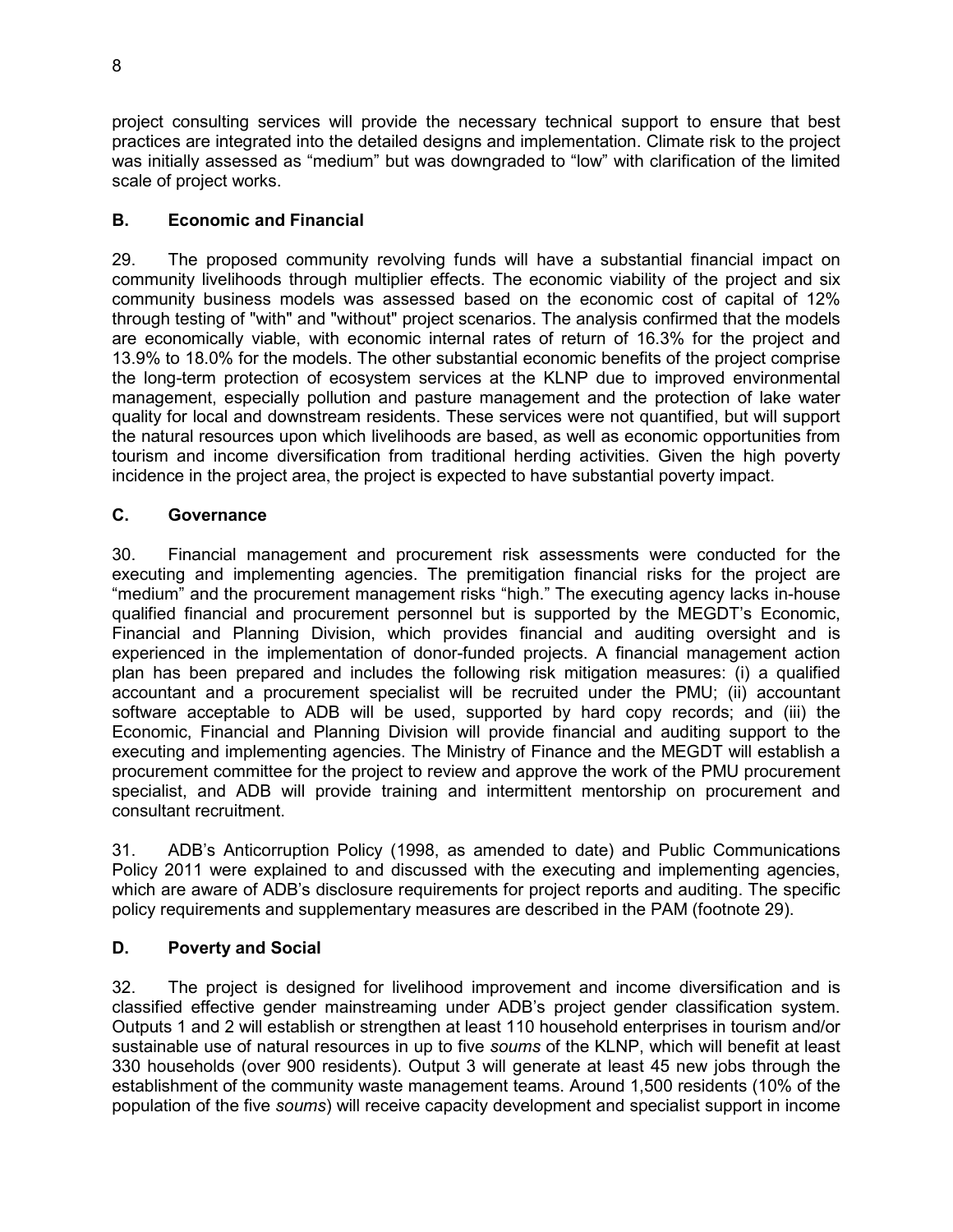generation, ecotourism development, rural financing, livestock management, agricultural processing, and/or waste management. A gender action plan was prepared and includes minimum targets of 30%–40% involvement of women in the community-based enterprises and training. Many guest houses and other household enterprises (e.g., handicrafts) in the project area are led by women and these will be further promoted through the gender action plan. Project activities are designed to be participatory and inclusive, and will support the involvement of poor households, especially in Khankh settlement, which has high poverty rates.

# **E. Safeguards**

33. **Environment (category C).** An environmental assessment and review framework  $(EARF)^{31}$  has been prepared and complies with ADB's Safeguard Policy Statement (2009).<sup>32</sup> The EARF includes an environmental management plan (EMP) and describes the environmental safeguard screening, management and reporting procedures to be applied to all activities supported by the project.<sup>33</sup> The implementing agency, supported by the PIU, will be responsible for EMP implementation. The screening procedures will exclude any category A or B activities. No significant adverse environmental impacts are expected. The project contributes environmental benefits by supporting improved tourism and waste management, lake protection, and improved livestock and pasture management practices. All activities will be compatible with the KLNP Management Plan and Mongolia's Law on Special Protected Areas and Law on Buffer Zones.

34. **Involuntary resettlement (category C) and indigenous peoples (category C).** The project does not involve involuntary resettlement or land acquisition. Khuvsgul *aimag* supports Mongolia's only population of the Dukha ("reindeer people"), a vulnerable ethnic group. Their settlements are located over 50 kilometers west of the KLNP. A few families occasionally visit Khuvsgul Lake to sell locally made or imported handicrafts (souvenirs) to tourists. They camp on access roads and do not stay long, partly because of the grazing feed requirements of their reindeer, which cannot be met in the lake area. The Dukha have no seasonal settlements (permanent or regular) or traditional migration routes in the KLNP, and do not practice livestock herding. The project will not result in impacts to the Dukha. Nonetheless, the design of ecotourism activities will include culturally sensitive approaches.

35. **Grievance redress mechanism.** The grievance redress mechanism (GRM) comprises steps with time-based actions to ensure that any public concerns are quickly identified and addressed. The PIU and implementing agency will implement the GRM. The GRM is described in the PAM and EARF.

# **F. Risks and Mitigating Measures**

36. The project has potential governance, financial, and procurement risks. The project provides adequate measures to mitigate these risks, and the integrated benefits and impacts are expected to outweigh the costs. Major risks and mitigating measures are summarized in Table 4 and described in detail in the risk assessment and risk management plan.<sup>34</sup>

 $31$ <sup>31</sup>Environmental Assessment and Review Framework (accessible from the list of linked documents in Appendix 2).

<sup>32</sup> Disclosed on the ADB website in accordance with the disclosure requirements of ADB's Safeguard Policy Statement. ADB's Safeguard Policy Statement is available in English and Mongolian language at: http://www.adb.org/documents/safeguard-policy-statement; and

http://www.adb.org/mn/documents/safeguard-policy-statement

<sup>33</sup> To serve as a template for contractors to prepare site-specific EMPs as needed.

<sup>&</sup>lt;sup>34</sup> Risk Assessment and Risk Management Plan (accessible from the list of linked documents in Appendix 2).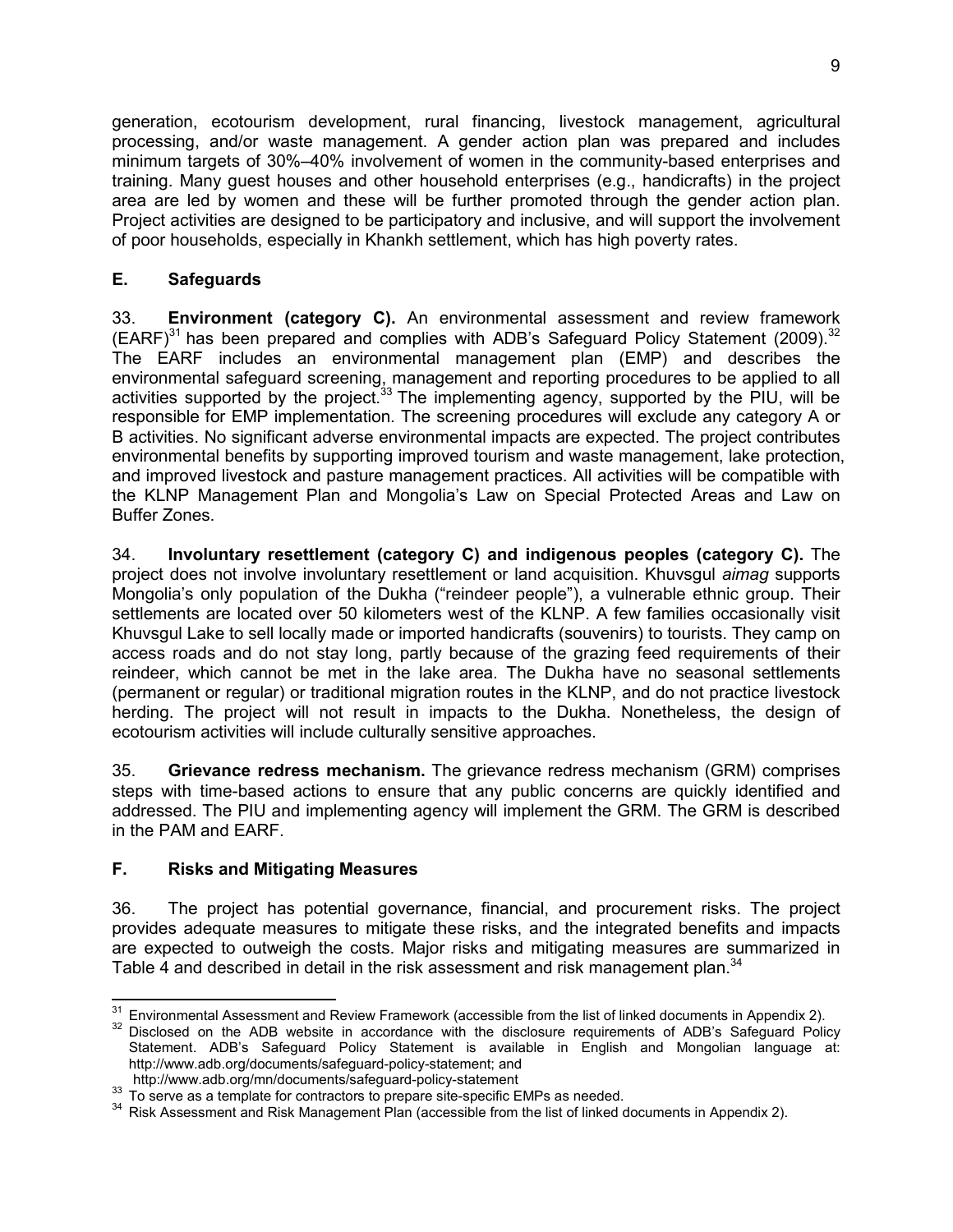| <b>Risks</b>                                                                                                                        | <b>Mitigating Measures</b>                                                                                                                                                                                                                                                                                                                                |  |  |
|-------------------------------------------------------------------------------------------------------------------------------------|-----------------------------------------------------------------------------------------------------------------------------------------------------------------------------------------------------------------------------------------------------------------------------------------------------------------------------------------------------------|--|--|
| commercial<br>Limited<br>from<br>support<br>operators for tourism codes of practice                                                 | Participatory design of the project, including<br>pilot<br>the<br>comprehensive<br>stakeholder<br>comanagement<br>group.<br>consultations, and subcomponent on park internal zoning, will<br>promote inclusive decision making.                                                                                                                           |  |  |
| the executing<br>Personnel of<br>and<br>implementing agencies have limited<br>experience in financial management<br>and procurement | The project team will include an accountant and a procurement<br>specialist, a procurement review team will be established by the<br>Ministry of Finance and executing agency to support the project,<br>and Asian Development Bank training in procurement and<br>consultant recruitment will be provided to the executing and<br>implementing agencies. |  |  |

#### **Table 4: Summary of Risks and Mitigating Measures**

Source: Asian Development Bank.

## **IV. ASSURANCES AND CONDITIONS**

37. The Government of Mongolia and the MEGDT have assured ADB that implementation of the project shall conform to all applicable ADB policies, including those concerning anticorruption measures, safeguards, gender, procurement, consulting services, and disbursement as described in detail in the PAM and grant documents.

38. The government and the MEGDT have agreed with ADB on certain covenants for the project, which are set forth in the draft grant agreement. These include the condition that no withdrawals shall be made from the grant account until the executing agency has certified to ADB that the PMU has engaged a qualified accountant meeting the requirements set out in the PAM.

## **V. RECOMMENDATION**

39. I am satisfied that the proposed grant would comply with the Articles of Agreement of the Asian Development Bank (ADB) and recommend that the Board approve the administration by ADB of the grant not exceeding the equivalent of \$3,000,000 to Mongolia for the Integrated Livelihoods Improvement and Sustainable Tourism in Khuvsgul Lake National Park Project, to be provided by the Japan Fund for Poverty Reduction.

> Takehiko Nakao President

13 November 2015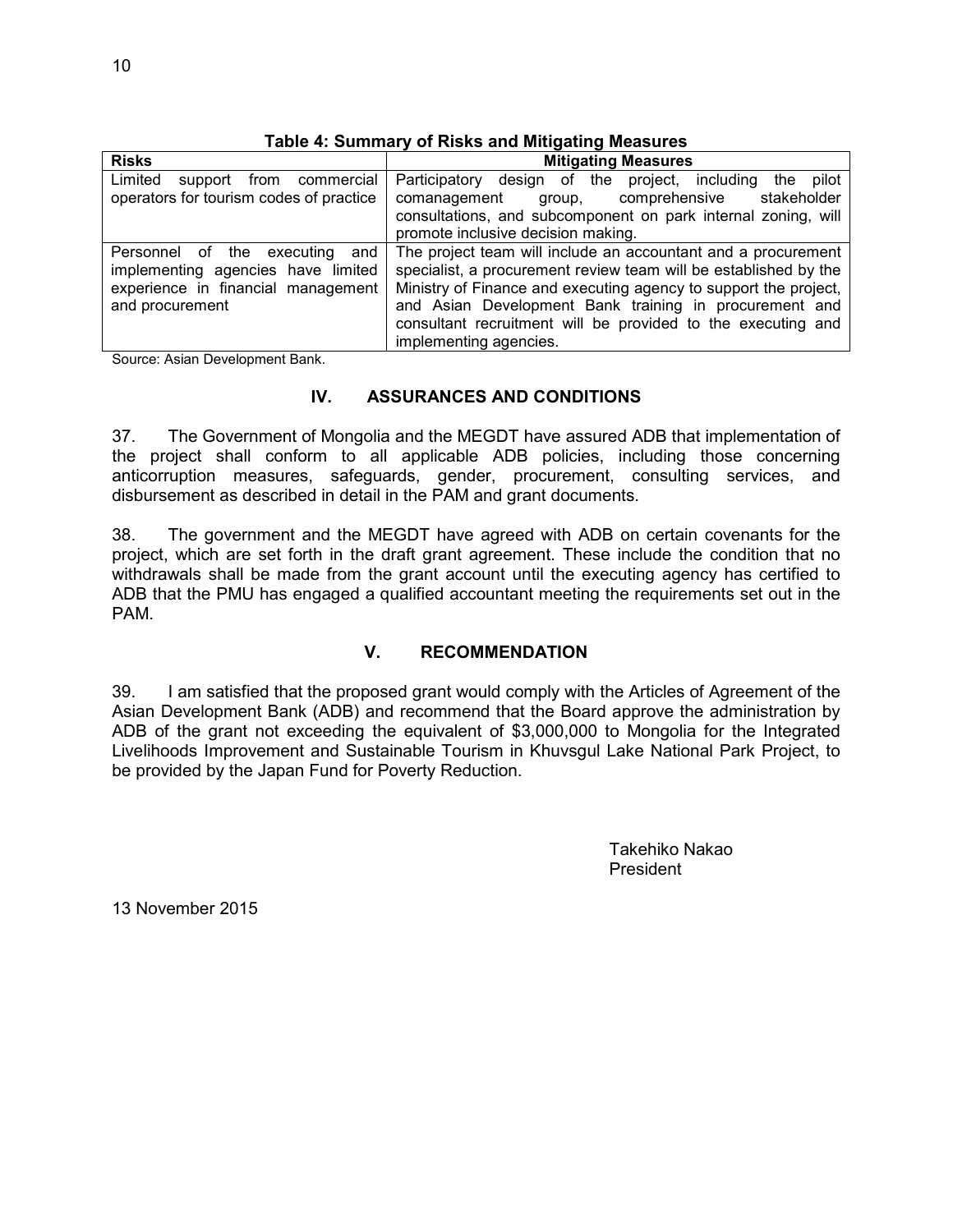# **DESIGN AND MONITORING FRAMEWORK**

# **Impacts the Project is Aligned with**

Per capita income in five *soums* of Khuvsgul *aimag* increased (Khuvsgul *Aimag* Socio-Economic Development Action Plan)<sup>a</sup>

Management of natural resources in the KLNP improved (KLNP Management Plan) $<sup>b</sup>$ </sup>

| <b>Results Chain</b>                                                                                        | Performance Indicators with Targets and<br><b>Baselines</b>                                                                                                                                                                                                                                                                                                                                                                                   | <b>Data Sources</b><br>and Reporting<br><b>Mechanisms</b>                                   | <b>Risks</b>                                                                                   |
|-------------------------------------------------------------------------------------------------------------|-----------------------------------------------------------------------------------------------------------------------------------------------------------------------------------------------------------------------------------------------------------------------------------------------------------------------------------------------------------------------------------------------------------------------------------------------|---------------------------------------------------------------------------------------------|------------------------------------------------------------------------------------------------|
| <b>Outcome</b>                                                                                              | By 2020:                                                                                                                                                                                                                                                                                                                                                                                                                                      |                                                                                             |                                                                                                |
| Livelihoods and<br>sustainable<br>tourism in five<br>soums of the<br><b>KLNP</b> improved<br>and integrated | a. At least 330 households in up to five soums in<br>the KLNP and buffer zone derive at least part of<br>their income from over 100 project-supported<br>initiatives in community-based tourism and the<br>sustainable use of natural resources<br>(2015 baseline: 0)                                                                                                                                                                         | a-c. KLNP<br>annual report;<br>project reports<br>c. KLNP<br>Management<br>Plan             | Tourism declines due to<br>slowing economy<br>Severe winters impact<br>tourism and livelihoods |
|                                                                                                             | b. The five community revolving funds established<br>by the project continue to operate and have a<br>capital base equivalent to at least 105% of the<br>total amount allocated per fund<br>(2015 baseline: 0 community revolving funds)<br>c. At least three time-based and/or quantitative<br>targets to integrate livelihoods, tourism, and waste<br>management are incorporated in the KLNP<br>Management Plan (2015 baseline: 0 targets) |                                                                                             |                                                                                                |
| <b>Outputs</b>                                                                                              | By 2019:                                                                                                                                                                                                                                                                                                                                                                                                                                      |                                                                                             |                                                                                                |
| 1. Community-<br>based tourism<br>in Khatgal and<br>Khankh<br>settlements                                   | 1a. Pilot tourism codes of practice are signed by<br>community representatives, KLNP Administration<br>and at least 50% of guesthouse owners $(-40)$<br>(2015 baseline: 0 codes of practice)                                                                                                                                                                                                                                                  | a-c. KLNP<br>annual report;<br>project reports                                              | Limited support from<br>commercial operators<br>for tourism codes of<br>practice               |
| promoted                                                                                                    | 1b. About 400 residents trained in community-<br>based tourism goods and services, of which at<br>least 30% are women (2015 baseline: 0 training)                                                                                                                                                                                                                                                                                             | b. Workshop<br>and/or training<br>attendance forms                                          | KLNP rangers not<br>sufficiently empowered<br>to enforce lake-<br>protection measures          |
|                                                                                                             | 1c. About 40 community-based tourism initiatives<br>established, which benefit at least 120 households applications<br>(including at least 40 of the poorest and most<br>vulnerable households); at least 40% of these are<br>led by women (2015 baseline: 0)                                                                                                                                                                                 | c. Approved loan                                                                            |                                                                                                |
| 2. Capacity for                                                                                             | By 2019:                                                                                                                                                                                                                                                                                                                                                                                                                                      |                                                                                             |                                                                                                |
| sustainable<br>livestock and<br>pasture<br>management in<br>the KLNP and<br>buffer zone<br>improved         | 2a. About 1,125 adult residents in KLNP and<br>buffer zone (i.e., about 50% of adult herders in<br>2014) trained in sustainable livestock and pasture<br>management and/or nontourism livelihoods, of<br>which at least 40% are women<br>(2015 baseline: 0 training) $\text{c}$                                                                                                                                                               | a-c. KLNP<br>annual report,<br>project reports,<br>and soum<br>government<br>annual reports | Slower uptake of loans<br>or rates of loan approval<br>than anticipated                        |
|                                                                                                             | 2b. About 400 households in up to five soums in<br>the KLNP and buffer zone have adopted                                                                                                                                                                                                                                                                                                                                                      | b. Training<br>attendance forms                                                             |                                                                                                |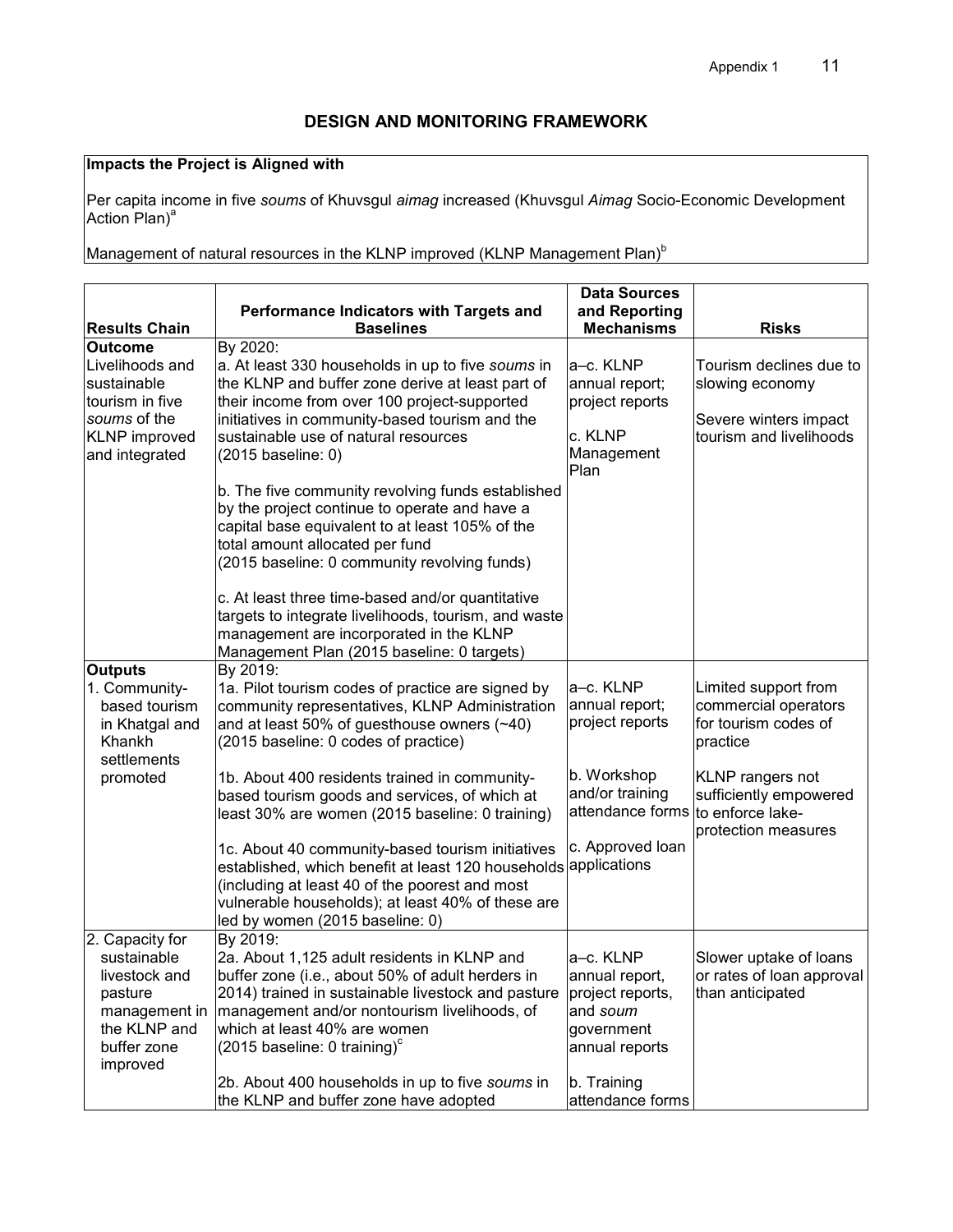|                                                                                                                                                                                                                                                                                                                                                                                                                                                                                                                                                                                                                                                                                                                                                               | Performance Indicators with Targets and                                                                                                                                                                                                                                                                                                                                  | <b>Data Sources</b><br>and Reporting           |                                                                                   |
|---------------------------------------------------------------------------------------------------------------------------------------------------------------------------------------------------------------------------------------------------------------------------------------------------------------------------------------------------------------------------------------------------------------------------------------------------------------------------------------------------------------------------------------------------------------------------------------------------------------------------------------------------------------------------------------------------------------------------------------------------------------|--------------------------------------------------------------------------------------------------------------------------------------------------------------------------------------------------------------------------------------------------------------------------------------------------------------------------------------------------------------------------|------------------------------------------------|-----------------------------------------------------------------------------------|
| <b>Results Chain</b>                                                                                                                                                                                                                                                                                                                                                                                                                                                                                                                                                                                                                                                                                                                                          | <b>Baselines</b>                                                                                                                                                                                                                                                                                                                                                         | <b>Mechanisms</b>                              | <b>Risks</b>                                                                      |
|                                                                                                                                                                                                                                                                                                                                                                                                                                                                                                                                                                                                                                                                                                                                                               | sustainable herding management practices<br>(2015 baseline: 0)                                                                                                                                                                                                                                                                                                           |                                                |                                                                                   |
|                                                                                                                                                                                                                                                                                                                                                                                                                                                                                                                                                                                                                                                                                                                                                               | 2c. About 70 livelihood activities initiated (e.g.,<br>household wood products in buffer zone,<br>community dairy processing), which benefit at<br>least 210 households; at least 40% are led by<br>women (2015 baseline: 0)                                                                                                                                             | c. Approved loan<br>applications               |                                                                                   |
| 3. Waste<br>management<br>around<br>Khuvsgul Lake<br>strengthened                                                                                                                                                                                                                                                                                                                                                                                                                                                                                                                                                                                                                                                                                             | By 2019:<br>3a. Water quality monitoring program conducted<br>since 2016 at the designed sampling locations,<br>timing, and frequency<br>(2015 baseline: 0 programs)                                                                                                                                                                                                     | a-d. KLNP<br>annual report;<br>project reports | Limited consensus<br>between stakeholders<br>on internal zoning of<br><b>KLNP</b> |
|                                                                                                                                                                                                                                                                                                                                                                                                                                                                                                                                                                                                                                                                                                                                                               | 3b. About three community-based teams (of about<br>45 members) established and trained to operate<br>and maintain pilot waste management systems; at<br>least 30% of members are women<br>(2015 baseline: 0 groups)                                                                                                                                                      |                                                |                                                                                   |
|                                                                                                                                                                                                                                                                                                                                                                                                                                                                                                                                                                                                                                                                                                                                                               | 3c. About 50 pilot waste management systems<br>designed and installed (2015 baseline: 0<br>systems) <sup>d</sup>                                                                                                                                                                                                                                                         |                                                |                                                                                   |
|                                                                                                                                                                                                                                                                                                                                                                                                                                                                                                                                                                                                                                                                                                                                                               | 3d. Final review of KLNP zoning with<br>recommendations submitted to the Ministry of<br>Environment, Green Development and Tourism<br>and park stakeholders (2015 baseline: 1 KLNP<br>management plan with preliminary zoning)                                                                                                                                           |                                                |                                                                                   |
| <b>Key Activities with Milestones</b>                                                                                                                                                                                                                                                                                                                                                                                                                                                                                                                                                                                                                                                                                                                         |                                                                                                                                                                                                                                                                                                                                                                          |                                                |                                                                                   |
| 1.<br>Community-based tourism in Khatgal and Khankh settlements promoted<br>1.1<br>Establish pilot tourism comanagement group (at least 30% of members are female) (Q2 2016) [GCD, GE].<br>1.2<br>Develop stakeholder vision, objectives, and codes of practice for tourism (Q2-Q4 2016) [GCD, GE].<br>1.3<br>Identify training and resource needs for community-based tourism (Q2-Q4 2016) [GCD, GE].<br>1.4<br>Establish five community revolving funds (Q2-Q4 2016) [GCD, GE].<br>1.5<br>Implement training for community management of funds (Q2-Q4 2016) [GCD, GE].<br>1.6<br>Develop and implement community tourism activities and pilot group comanagement tourism initiatives,<br>tailored to gender ( $Q4$ 2016– $Q4$ 2019) [GCD, GE]. <sup>e</sup> |                                                                                                                                                                                                                                                                                                                                                                          |                                                |                                                                                   |
| 2.<br>2.1<br>2.2<br>2.3<br>[GCD, GE].                                                                                                                                                                                                                                                                                                                                                                                                                                                                                                                                                                                                                                                                                                                         | Capacity for sustainable livestock and pasture management in the KLNP and buffer zone improved<br>Document and map existing herding and pasture management (Q2-Q4 2016).<br>Establish herding groups (at least 30% of members are female) (Q3-Q4 2016) [GCD, GE].<br>Identify training and resource needs for pasture management and income diversification (Q3-Q4 2016) |                                                |                                                                                   |
| 2.4<br>2.5<br>2.6                                                                                                                                                                                                                                                                                                                                                                                                                                                                                                                                                                                                                                                                                                                                             | Build capacity and provide equipment (Q3 2016–Q4 2018) [GCD, GE].<br>Prepare and implement herder group management plans (Q4 2016-Q4 2019) [GCD, GE].<br>Develop and implement pilot natural resource management-livelihood initiatives and diversification (Q4<br>2016-Q4 2019) [GCD, GE].                                                                              |                                                |                                                                                   |
| 3.<br>3.1<br>3.2                                                                                                                                                                                                                                                                                                                                                                                                                                                                                                                                                                                                                                                                                                                                              | Waste management around Khuvsgul Lake strengthened<br>Design and implement water quality monitoring program (Q2 2016-Q4 2019) [GE].<br>Establish and train community waste management teams (at least 30% of members are female) (Q3–Q4                                                                                                                                  |                                                |                                                                                   |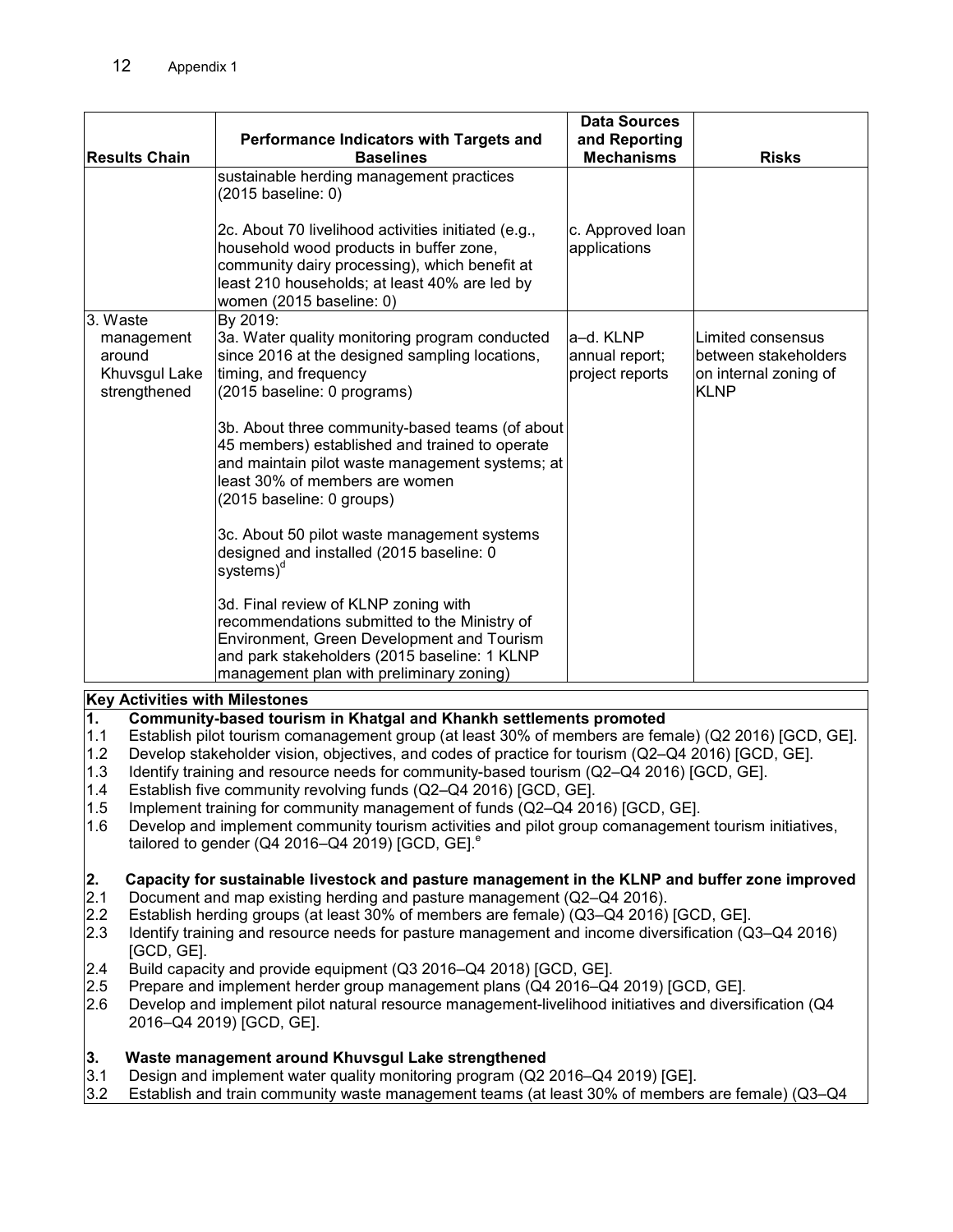#### **Key Activities with Milestones**

2016) [GE, GCD].

- 3.3 Design and implement pilot waste management program (Q3 2016–Q4 2019) [GE].
- 3.4 Review KLNP zoning and stakeholder consultations (Q3 2016–Q4 2017) [GCD, GE].
- 3.5 Submit final draft zoning report with recommendations (Q4 2017) [GCD].
- 3.6 Facilitate follow-up actions, e.g., revision of KLNP zoning (Q1–Q4 2019) [GCD, GE].
- 3.7 Prepare scale-up strategy and investment plan (Q2 2019).

#### **Project management activities**

Establish steering committee, project management unit, and project implementation unit (Q1 2016).

Assign *soum* government and community counterparts (Q1 2016) [GCD, GE].

Prepare four annual work plans and ensure 100% of milestones are met (Q1 2016–Q4 2019).

Implement and monitor project activities, including the design and monitoring framework, gender action plan, and environmental assessment review framework (Q1 2016–Q4 2019).

Prepare semiannual progress reports, including inception, midterm, and final reports (Q1 2016–Q4 2019).

Prepare and disseminate project materials and knowledge products (Q1–Q3 2019).

#### **Inputs**

Japan Fund for Poverty Reduction: \$3,000,000

Government of Mongolia: \$180,000

#### **Assumptions for Partner Financing**

Not applicable.

 $ADB =$  Asian Development Bank, GCD = governance and capacity development, GE = gender equity, KLNP = Khuvsgul Lake National Park, Q = quarter.

- a Khuvsgul Aimag Citizens Representative Council. 2008. *Khuvsgul Aimag Socio-Economic Development Action Plan*. Murun.
- b Ministry of Environment, Green Development and Tourism. 2014. *Khuvsgul Lake National Park Management Plan*. Ulaanbaatar.
- c In 2014, there were about 3,343 adults (persons aged 18–60) in the KLNP, comprising 1,697 men (51%) and 1,646 women (49%) (National Statistical Office data), with a male:female ratio of about 1:1. About 750 households in the KLNP are herding families. Assuming three adults per household, this is 2,250 adult herders. A training target of 50% is about 1,125 residents. The explanation of gender targets is in Section VIII Gender Action Plan of the Project Administration Manual (accessible from the list of linked documents in Appendix 2).
- d The waste management systems comprise 50 environmentally friendly toilet units and litter bins; community waste management teams; and associated team training, payment systems, and operational and maintenance procedures.
- e These initiatives will be led by the comanagement group and funded directly by the project grant, subject to review and approval by ADB. Examples are public open-day events on the tourism codes of practice, education materials on litter, and a community-led pilot to maintain tour boats to avoid water pollution.

Source: Asian Development Bank.